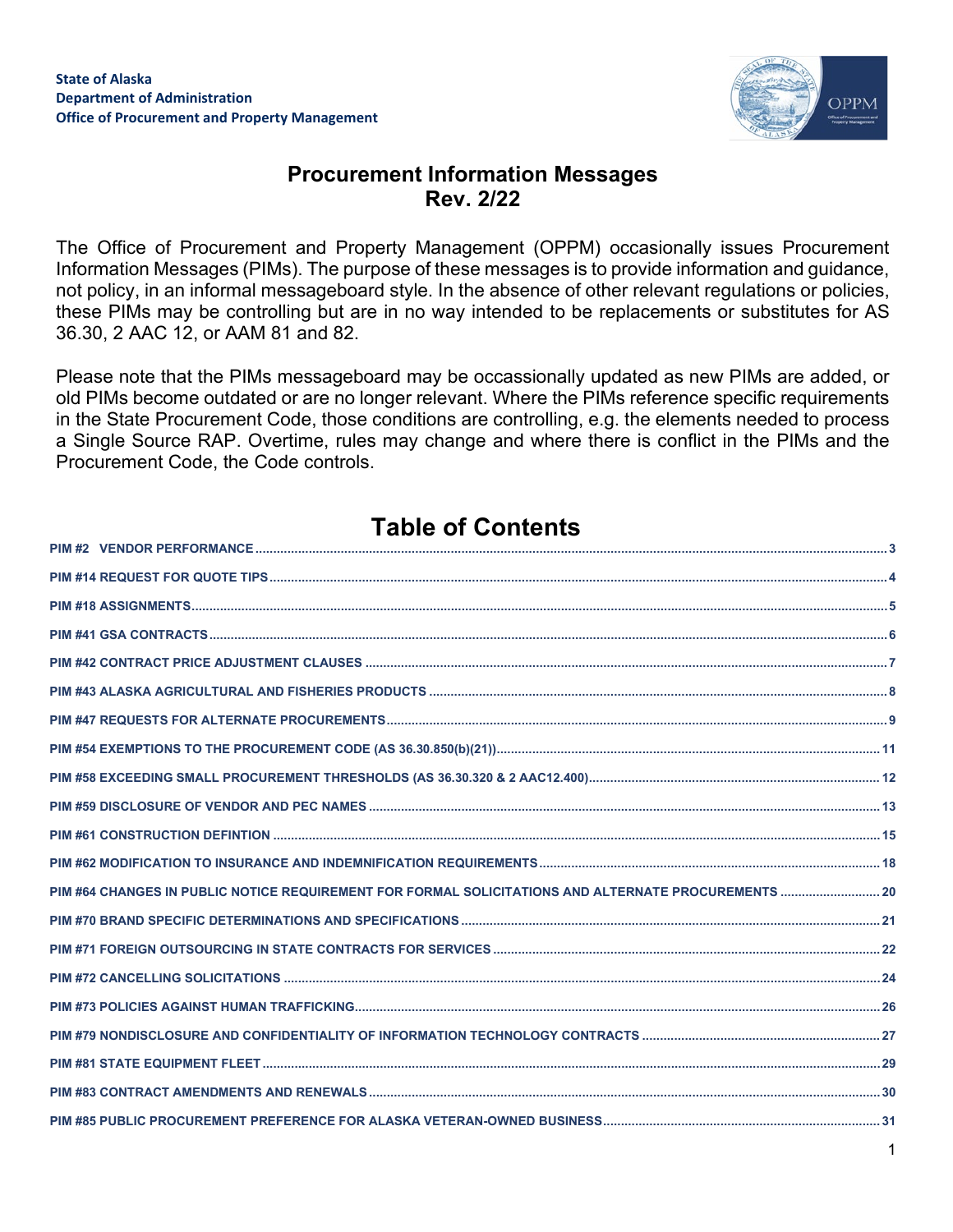| PIM #92 DOCUMENTATION REQUIREMENTS FOR SINGLE SOURCE REQUEST FOR ALTERNATE PROCUREMENTS (RAP'S)  38 |  |
|-----------------------------------------------------------------------------------------------------|--|
|                                                                                                     |  |
|                                                                                                     |  |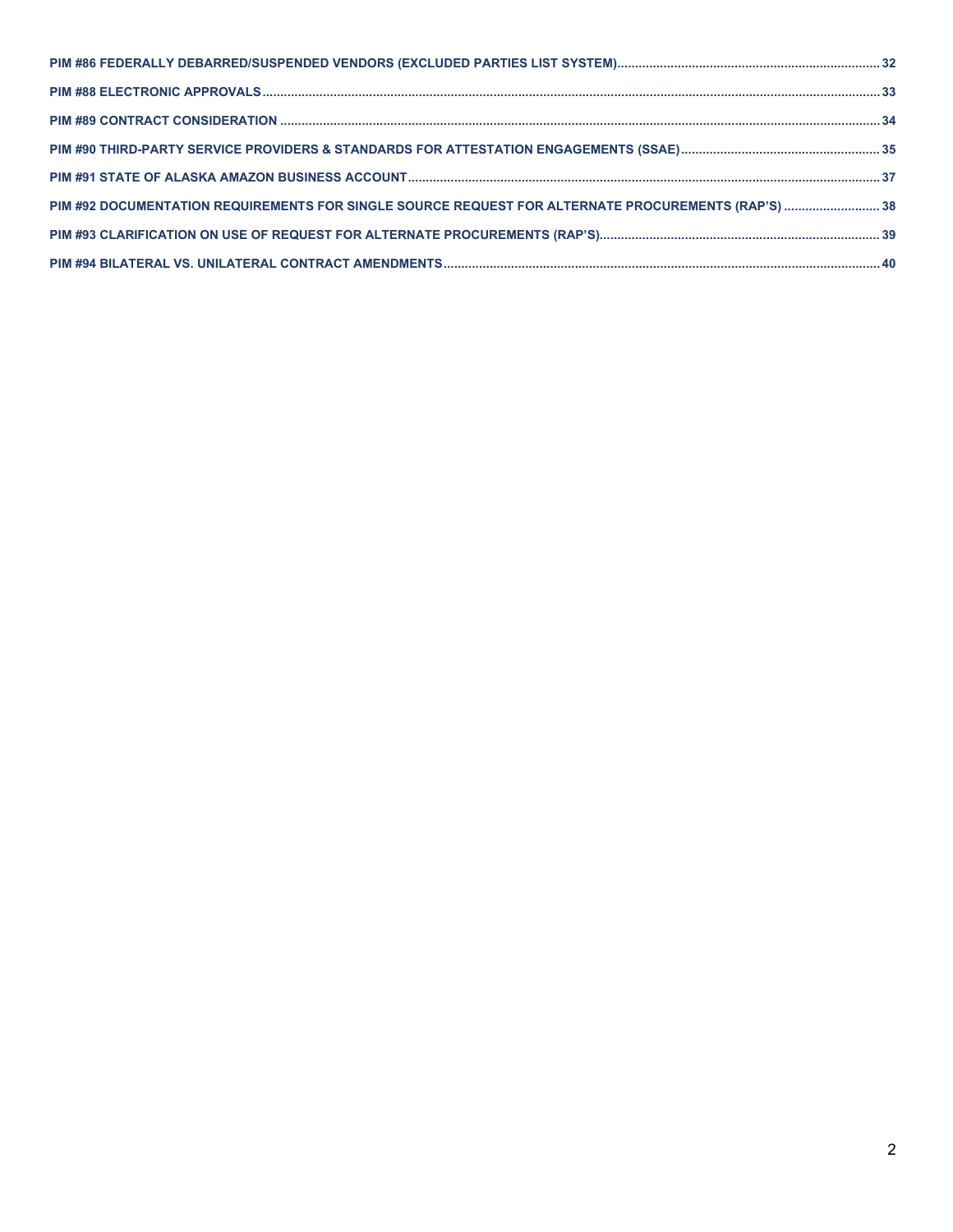**Issued January 1989 Revised November 2021**

## **VENDOR PERFORMANCE**

<span id="page-2-0"></span>We receive occasional agency comments regarding poor performance by vendors.

A Contract exists when the state accepts a bid and issues a purchase document (Contract Award, PO, DO, etc.). At that point, generally a vendor has agreed to sell the State a specific product, at a specified price, delivered by a specified time and to a specified place. The agency receiving the product has the responsibility to ensure the item delivered meets the requirements of the contract. If the vendor does not meet one or more of the contract conditions, and the condition is material, the contract may have been breached.

If the item delivered does not meet requirements of the procurement document, you have several options. In effect, the vendor is now making a counteroffer, i.e., you asked for A; you are offered B, where B could be a different product or simply the same product delivered at a different time, place, or price.

One way to handle the situation is to accept the counteroffer. If you do, you should ensure you have not paid a premium for something you did not get, e.g., expedited delivery.

A second option would be to make your own counteroffer, i.e., accept late delivery at a reduced price.

The important points to remember are:

- We do not have to accept less than what we ordered; and
- we are entitled to be made whole for damages caused by the vendor's failure to perform.

Typical example: An agency orders a product to be delivered July 1. On July 2, the product has not arrived. A call to the vendor reveals that delivery will not take place anytime soon. At this point, the agency has the right to secure the product from another source and charge the vendor the difference in cost including any extra costs incurred by the agency, such as air freight. There are variations on this scenario. For example, even though the contracted vendor might not be able to deliver by July 7, no other source may be able to deliver sooner either. Delivery by the contracted vendor may then be the easiest approach, but we would still be entitled to quantifiable damages.

In general, it is good practice to allow vendors the opportunity to cure non-performance before declaring default. However, if performance is critical, you should not feel compelled to wait before you begin to explore the possibility of default. Also remember that accepting repeated non-performance may create a situation where a court will find you have essentially changed the terms and conditions of the contract, or waived it, by allowing the non-performance.

If you have a specific example of non-performance or anticipated non-performance you would like to discuss, you should contact the Department of Law or OPPM's Policy and Oversight Section. There is also more information on the subject in AS 45.02.711 - 45.02.721.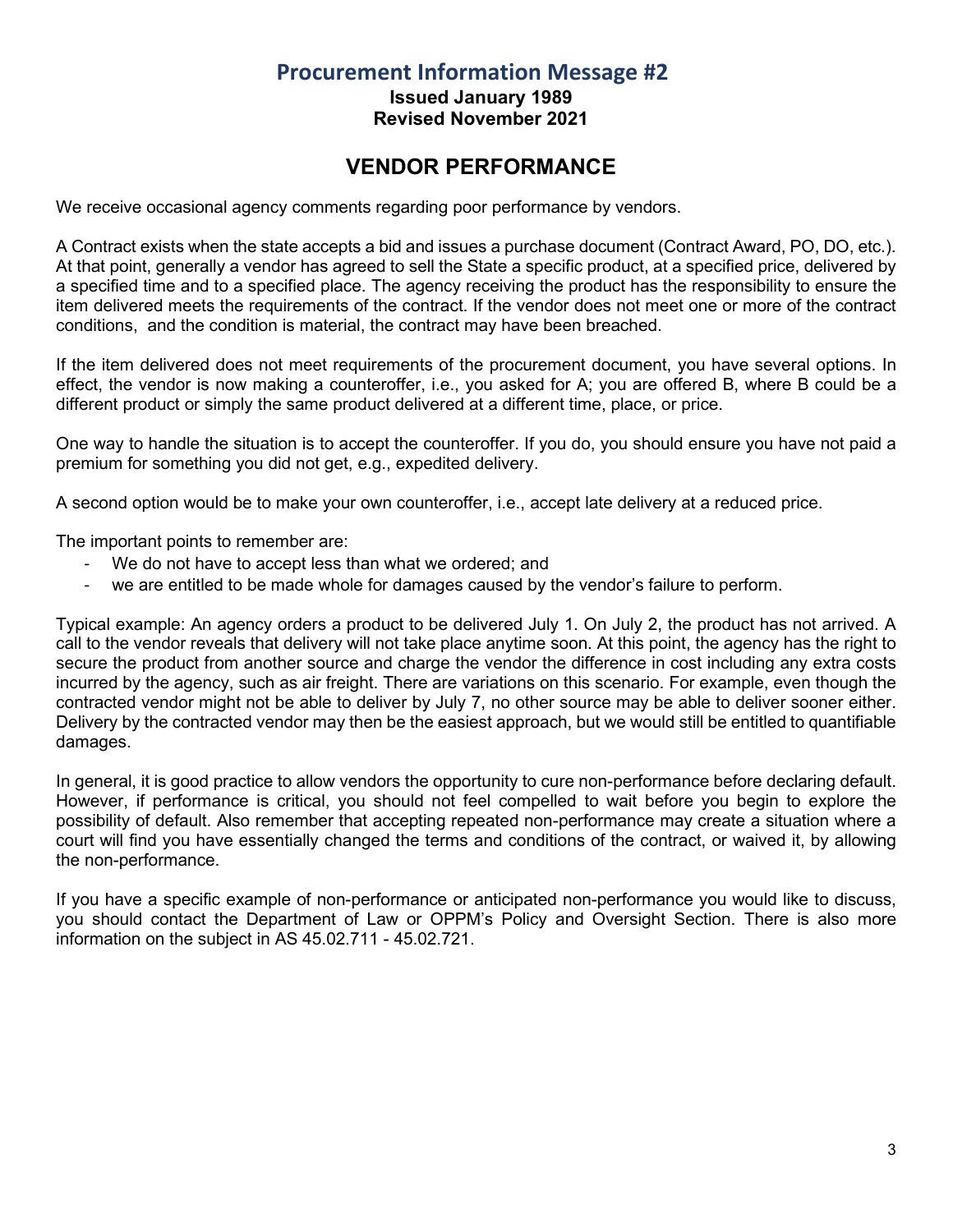**Issued July 1993**

**Revised November 2021**

# **REQUEST FOR QUOTE TIPS**

<span id="page-3-0"></span>The goal of the request for quotes or competitive bidding process is a full and open and fair and competitive process that results in the purchase of goods and or services at the best valued price by leveraging the competitive market. In order to accomplish this, all bidders must be treated equally and fairly. They must have the same information disclosed promptly to them. And the method of award evaluation must be the same for all bidders.

#### DON'T:

- Give one or some bidders additional or advance information.
- Let vendors write your agency's specifications.
- Let bidders conduct your agency's technical evaluation.
- Let bidders change their prices after closing date and time.
- Tell them other bidders' prices before the closing date and time.
- Negotiate price and terms with bidders.
- Verbally state displeasure with a bidder; or
- Verbally state displeasure with a product.

The competitive quote process begins with market research by gathering the information that will be used by your agency to identify needs, write specifications and requirements. The result is a purchase of goods or services that meets your agency's need. Remember awarded contractors are not required to provide goods or services that have not been originally solicited in the request for quote document.

DO:

- Use the Request for Quotation (form #02-110) for quotes over \$50,000.
- Obtain at least three written quotes for purchases over \$10,000.
- Write general specifications or use alternate brands.
- Avoid brand name specifications.
- Include all product and contractor requirements in the request for quotation document.
- Include all terms and conditions.
- Clearly state the method of award, and do not change it after closing.
- Consider all requests for changes fairly and promptly; and
- Apply applicable preferences.

Remember, as your agency's representative, you are responsible for your actions from the start through the award process. You may have to formally defend what you tell vendors or the awarded contractor. The most innocent comment or action may be construed as a form of favoritism or discrimination. The request for quotation process should be viewed as a professional business relationship that will later form a legally binding agreement.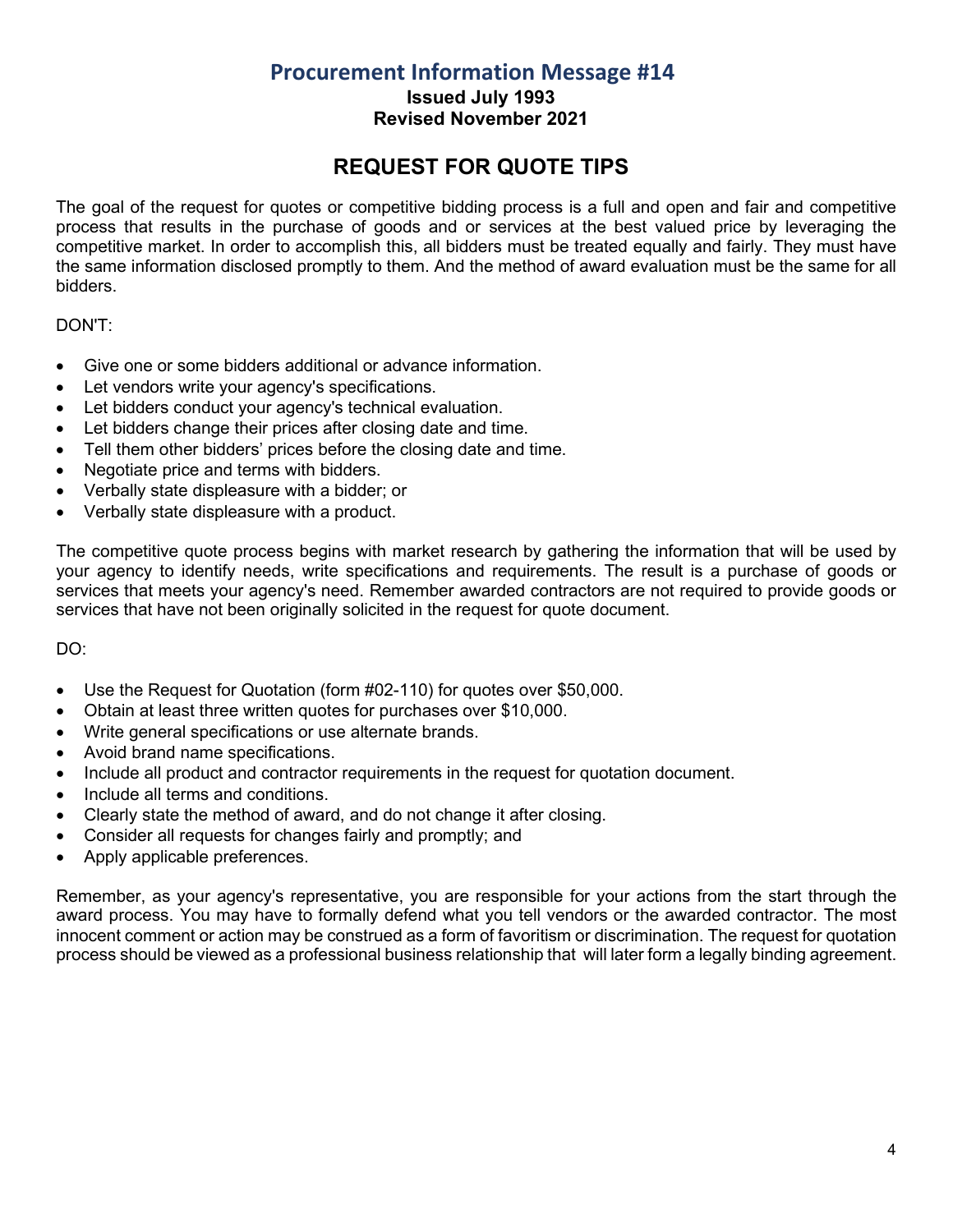**Issued January 1994**

**Revised November 2021**

## **ASSIGNMENTS**

<span id="page-4-0"></span>As they relate to procurement and contract administration, assignments generally involve the transfer of rights, interests or obligations under a contract. Assignments are necessary to ensure that the interests of the parties of a contract are protected. Per 2 AAC 12.480, a contract or subcontract may not be transferred or otherwise assigned without the prior written consent of the procurement officer responsible for the contract.

An assignment agreement is one that sets out the conditions under which the assignment is made. An assignment agreement should recognize and be signed by all parties to the contract. The agreement should stipulate that the transferee assumes all the transferor's obligations under the contract. Assignments of state contracts may not be made without the state's prior approval since the state, as a public entity, must approve the suitability of those that it does business with.

Please take time to read 2 AAC 12.480 and ensure that all assignments, transfers and novation agreements comply with this regulation.

If you have questions on this subject, please feel free to contact OPPM, Policy and Oversight.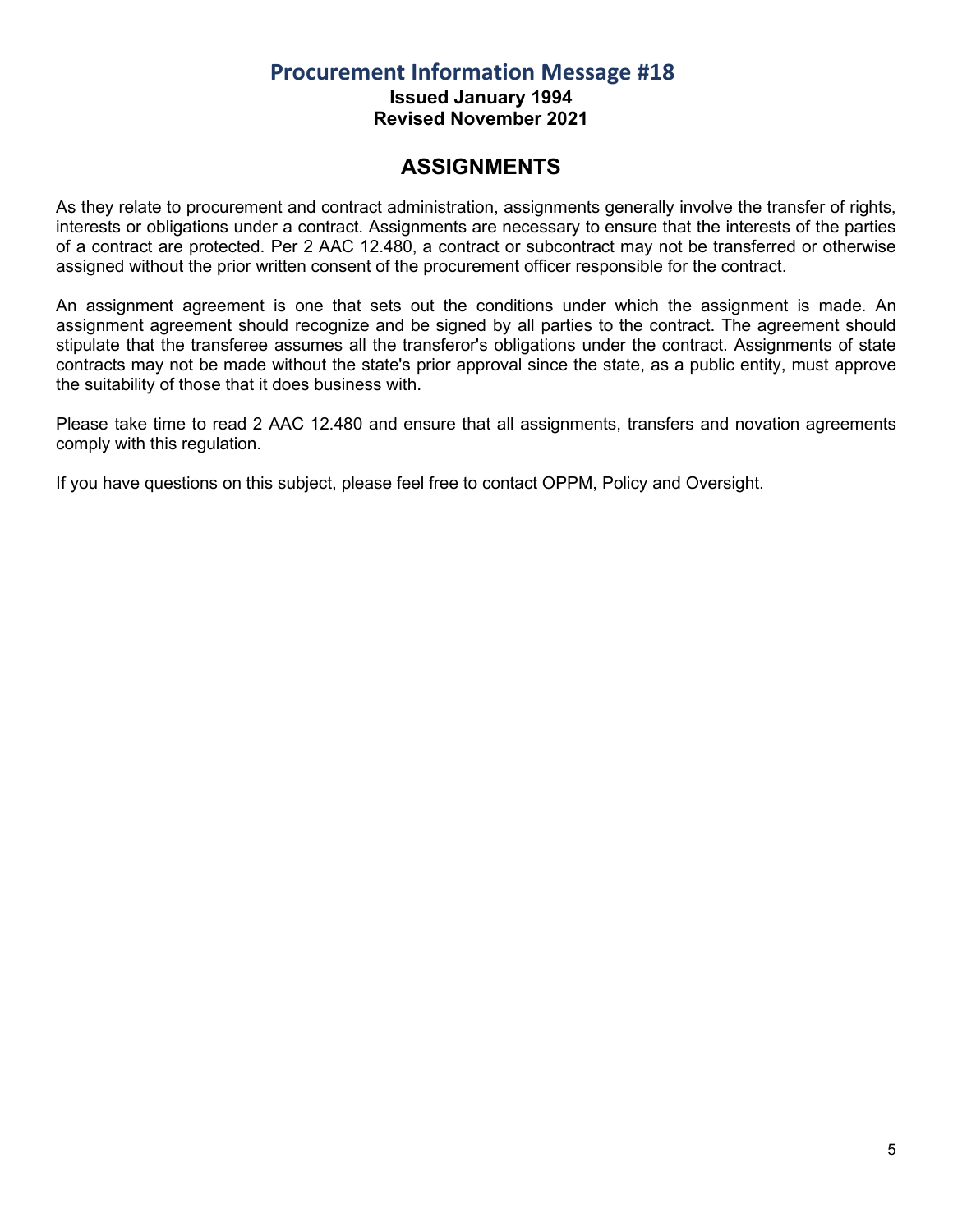**Issued November 1997 Revised December 2021**

## **GSA CONTRACTS**

<span id="page-5-0"></span>Agencies may not purchase supplies or services from the Federal General Services Administration (GSA) federal supply schedules or other GSA awarded government-wide acquisition/contracts without first consulting OPPM for additional guidance. In the normal course of doing business, you may solicit normal quotes from GSA vendors in accordance with AS 36.30, 2 AAC 12, AAM 81, or use GSA supply schedules for benchmarking pricing.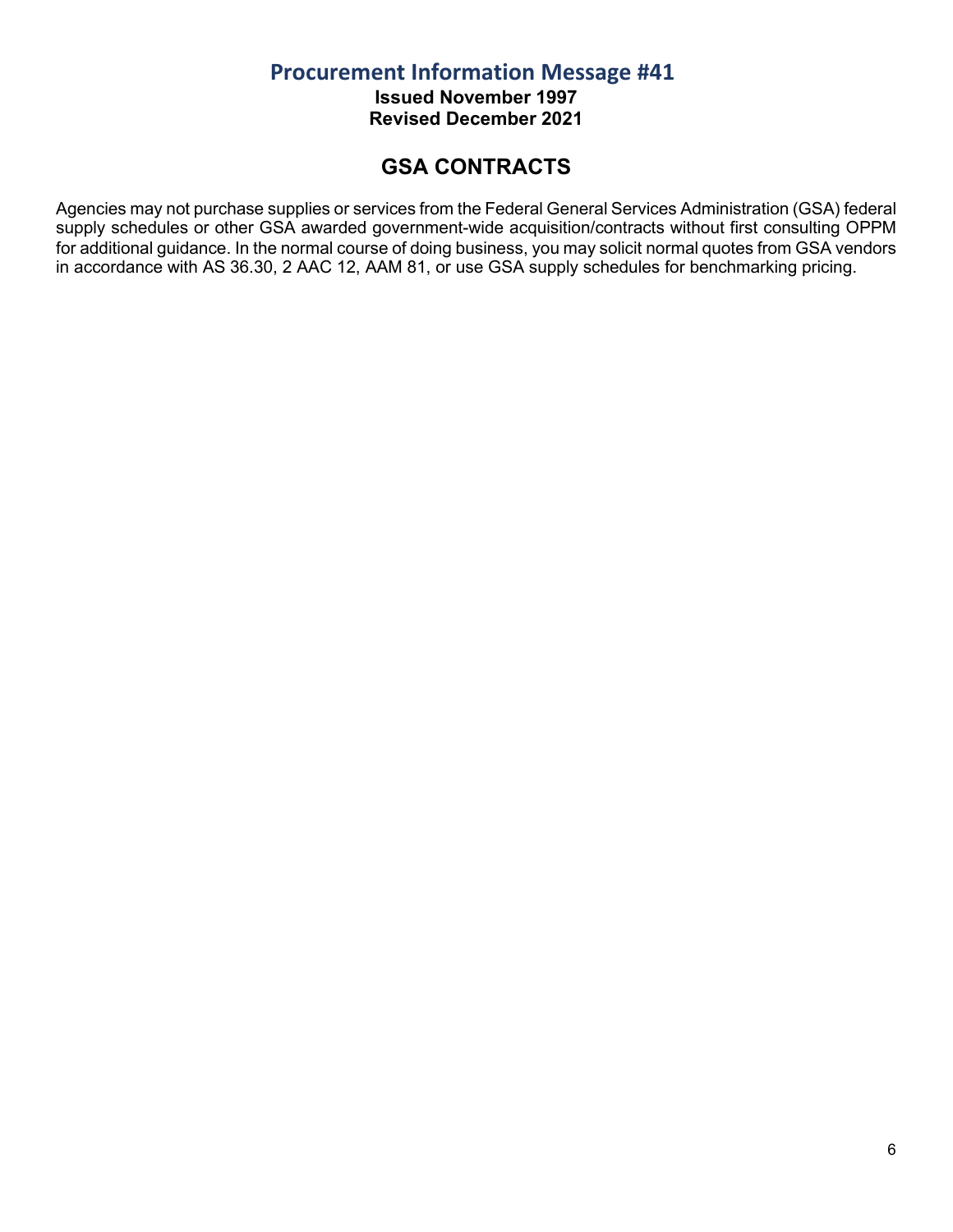**Issued April 1998**

**Revised November 2021**

## **CONTRACT PRICE ADJUSTMENT CLAUSES**

<span id="page-6-0"></span>When it is necessary or beneficial to establish a long-term agreement, you should first consider a firm, fixed price contract. However, from time to time it may be necessary or advisable to include contract clauses which allow for adjustments to pricing over time. This message is intended to provide guidance to employees when considering price adjustment or escalation clauses.

Price adjustments should not be automatically included in all contracts. You are advised to carefully consider the potential need to adjust pricing prior to including such a clause in a contract. These clauses are intended to preserve the relative balance of price, value, and profit arrived at when a contract was initially established, and not as a means to increase the contractor's profits. When possible, utilize firm, fixed price contracts that include cost of living or other escalation value in the option year as part of the initial awarded contract to give agencies transparency for their future cost should option years be exercised.

Short term contracts and contracts in industries with stable, predictable pricing generally do not require adjustment clauses. Adjustment clauses are more appropriate for longer term contracts, especially those in an industry known for price volatility.

Once you have carefully considered the need for an adjustment clause and have decided one is necessary, you should then consider what the adjustment should be related to.

The most common type of adjustment is tied to the Consumer Price Index (CPI), maintained by the US Department of Labor. Since the CPI has consistently increased over time, these types of clauses have come to be known as escalation clauses. Another common index is the Producer Price Index (PPI) which is also maintained by the US Department of Labor.

You may also choose to tie price adjustments to an inflation rate in a specific geographic area, a manufacturer's published price list, a profit margin based on a percentage or markup of a supplier or distributor invoice, or some other industry-specific price index. However, for certain types of adjustments, care should be taken to ensure the index or price list used is not subject to undue influence by the contractor.

Arbitrary use of CPI adjustments in professional services contracts should be avoided. The measurements that the U.S. Department of Labor use to determine this index often have no relationship to these types of contracts. Including an excessive or unrelated escalation adjustment in a contract unnecessarily drives up contract prices over time e.g., increasing the cost of a personnel due to their increase in experience as a result of work on the contract.

The most important advice we can provide is to investigate the marketplace to determine whether an adjustment clause is appropriate for the specific goods or services you will be purchasing and if so, which type of adjustment mechanism will be fair for your agency and the contractor. Another important factor to keep in mind is whether the adjustment clauses allow for price reductions as well as increases. Whenever appropriate, you should ensure that the adjustment clause you use allows for price decreases.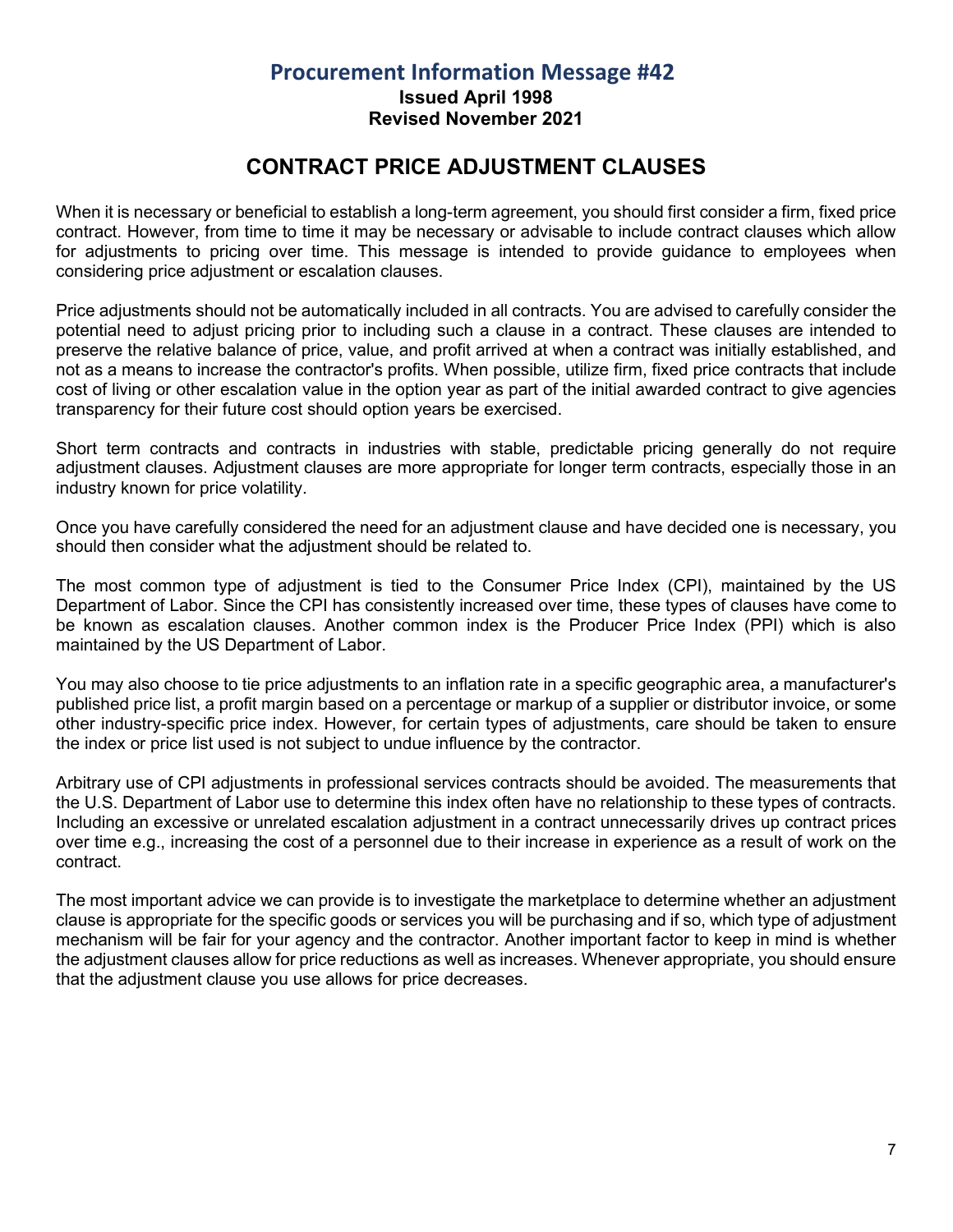**Issued August 1998 Revised March 2020**

# **ALASKA AGRICULTURAL AND FISHERIES PRODUCTS**

<span id="page-7-0"></span>AS 36.15.050 stipulates that when agricultural or fisheries products are purchased using state money, products that are harvested in the state shall be purchased 1) whenever price of instate harvest is no more than seven percent above products harvested outside the state, 2) are readily available, and 3) of like quality compared with agricultural products harvested outside the state.

It further stipulates that a solicitation for agricultural or fisheries products must specify a requirement that products harvested in the state shall be used where possible. If the state purchases products harvested outside the state, the person responsible for the purchase must certify in writing the reason that products harvested in the state were not purchased.

This requirement applies both to small and formal procurements.

Products subject to this statute may include, but are not limited to:

- Produce
- Dairy products
- Meats and Fish
- Timber and timber products.

It is incumbent upon every person purchasing these products to ensure compliance with the provisions of this statute. If you are buying products subject to this statute, you must solicit a price for an Alaska harvested product, when available.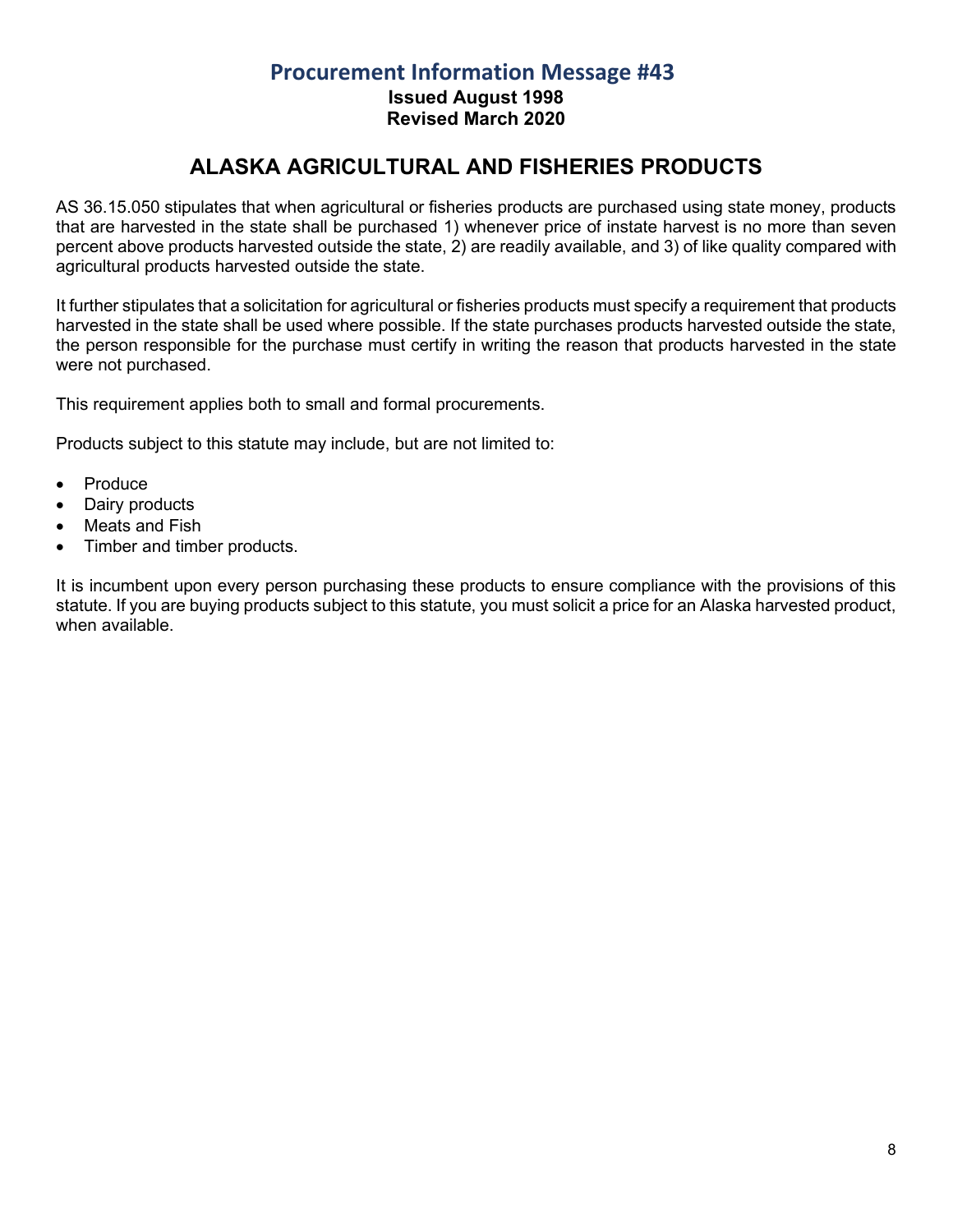**Issued November 1999 Revised November 2021**

## **REQUESTS FOR ALTERNATE PROCUREMENTS**

<span id="page-8-0"></span>In addition to an explanation of why alternate procurement conditions exist, agencies are required by Statute, Regulations, and the Administrative Manual to submit findings of fact and, most importantly, factual evidence sufficient to support an independent examination and determination of the material facts of the procurement. The Chief Procurement Officer cannot make assumptions regarding the facts involved. The facts must be listed and accompanied by evidence sufficient for independent examination and verification.

Material factual evidence may consist of written documents, records, supporting data, affidavits, independent third-party statements, or other information proving that the facts are true and accurate. Mere argument or persuasion does not constitute evidence of fact.

The following guidelines should be followed when preparing Single Source and Limited Competition RAPs for contracts totaling over \$100,000 submitted to the Chief Procurement Officer for approval.

All Single Source, Limited Competition, and Emergency RAPs must include:

- A description of the item or service.
- Evidence of recent market research normally by posting a Request for Information (RFI) (Emergency RAP may be excluded from the RFI requirement on a case-by-case basis but are not excluded from the need to conduct market research).
- The reasons why alternate procurement conditions exist, including findings of fact.
- A description of the efforts used to determine that the procurement qualifies for the alternate procurement method requested.
- If necessary, the negative effects if the RAP is not approved should be discussed.

In addition, RAPs must address the following:

#### Single Source

- Why it is not practicable to award a contract by competitive sealed bidding, competitive sealed proposals, or small procurement procedures, as applicable;
- Why award to a single source is in the state's best interest based on the definition of "in the state's best interest" referenced under 2 AAC 12.415; and
- The specific and significant interests to support the use of a single source procurement method.

#### Limited Competition

- Why the solicitation should be limited; and
- Why the competitive sealed bidding, competitive sealed proposals, or small procurement procedures, as applicable, are impracticable or contrary to the public interest.

#### **Emergency**

- Why emergency conditions exist;
- Why procurement through competitive sealed bidding, competitive sealed proposals, or small procurement procedures, as applicable, are impracticable or contrary to the public interest; and
- The level of competition that will be utilized and reasons why such competition is practicable under the circumstances.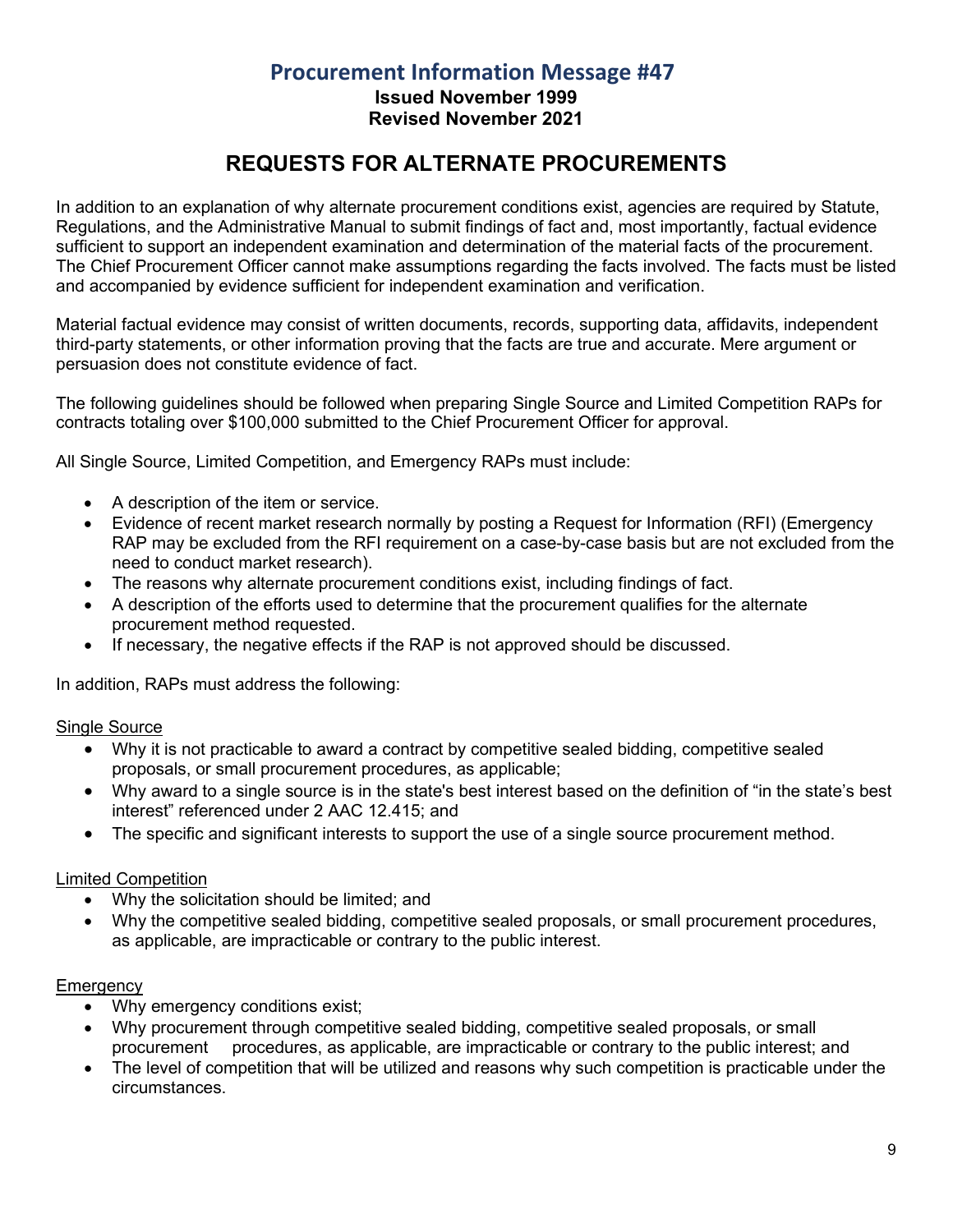#### Unanticipated Amendment Exception

Unanticipated amendments requested under 2 AAC 12.485 must specifically address the following four areas:

- **Legitimacy** whether the change is legitimate and due to unforeseen circumstances, which occurred as work progressed, and whether the reasons for the change were unforeseen at the time the contract was established, as opposed to an effort to evade procurement requirements.
- **Scope** whether the additional work is within the scope of the original contract.
- **Contract Clause** whether the contract contains clauses authorizing modification.
- **Extent** whether the amendment represents any important general change which alters the essential identity or main purpose of the original contract or is of such importance as to constitute a new undertaking.

#### Required Review

Procurement personnel in each department should review RAPs before they are sent to OPPM Policy and Oversight. Incomplete RAPs should not be forwarded for approval.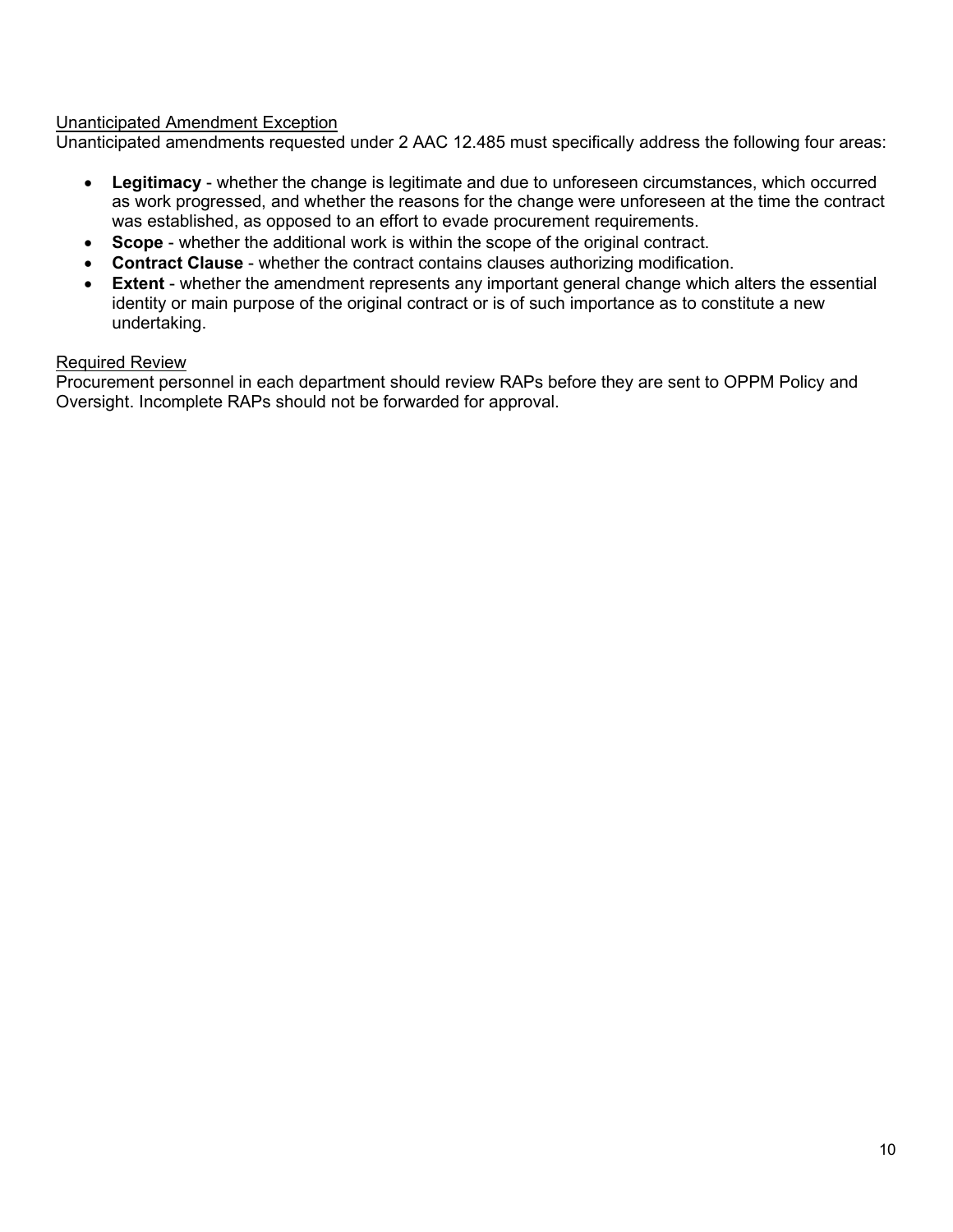## **Procurement Information Message #54 Issued December 2000**

## **EXEMPTIONS TO THE PROCUREMENT CODE (AS 36.30.850(b)(21))**

<span id="page-10-0"></span>This message is issued to clarify the exemption to the State Procurement Code contained in AS 36.30.850(b)(21) for contracts for "guest speakers or performers for an educational or cultural activity."

This exemption applies to guest speakers or performers who are hired for the main purpose of entertainment or informative, motivational, or inspirational speaking. Since it would be extremely difficult, if not impossible, to compare and evaluate these types of speakers or performers, they are exempt from the procurement code.

While each situation is unique, some examples of guest speakers or performers who would be exempt under this statutory reference are:

- \* A historical speaker for an Alaska Day luncheon
- A performing group (Chinese Acrobats, Dance Troupe, etc.)
- A comedian, magician or other entertainer
- A motivational speaker to talk at an awards banquet
- A master of ceremonies

Even though a guest speaker may be speaking on an educational topic, hiring them is still exempt from the procurement code if they are being hired only as a speaker, not as an educator to conduct training. Examples of people who would not be exempt from the procurement code include:

- Educators or speakers hired to conduct training
- An individual hired to facilitate a meeting
- An individual hired to teach a skill

This list may not encompass everyone who would or would not qualify for this particular exemption. Procurement officers should carefully consider each instance and make the determination based on the merits of each situation.

If you have questions on whether a procurement would qualify for the "guest speakers or performers for an educational or cultural activity" exemption, or any other exemption under 36.30.850, contact your department's procurement manager, or give OPPM, Policy and Oversight a call.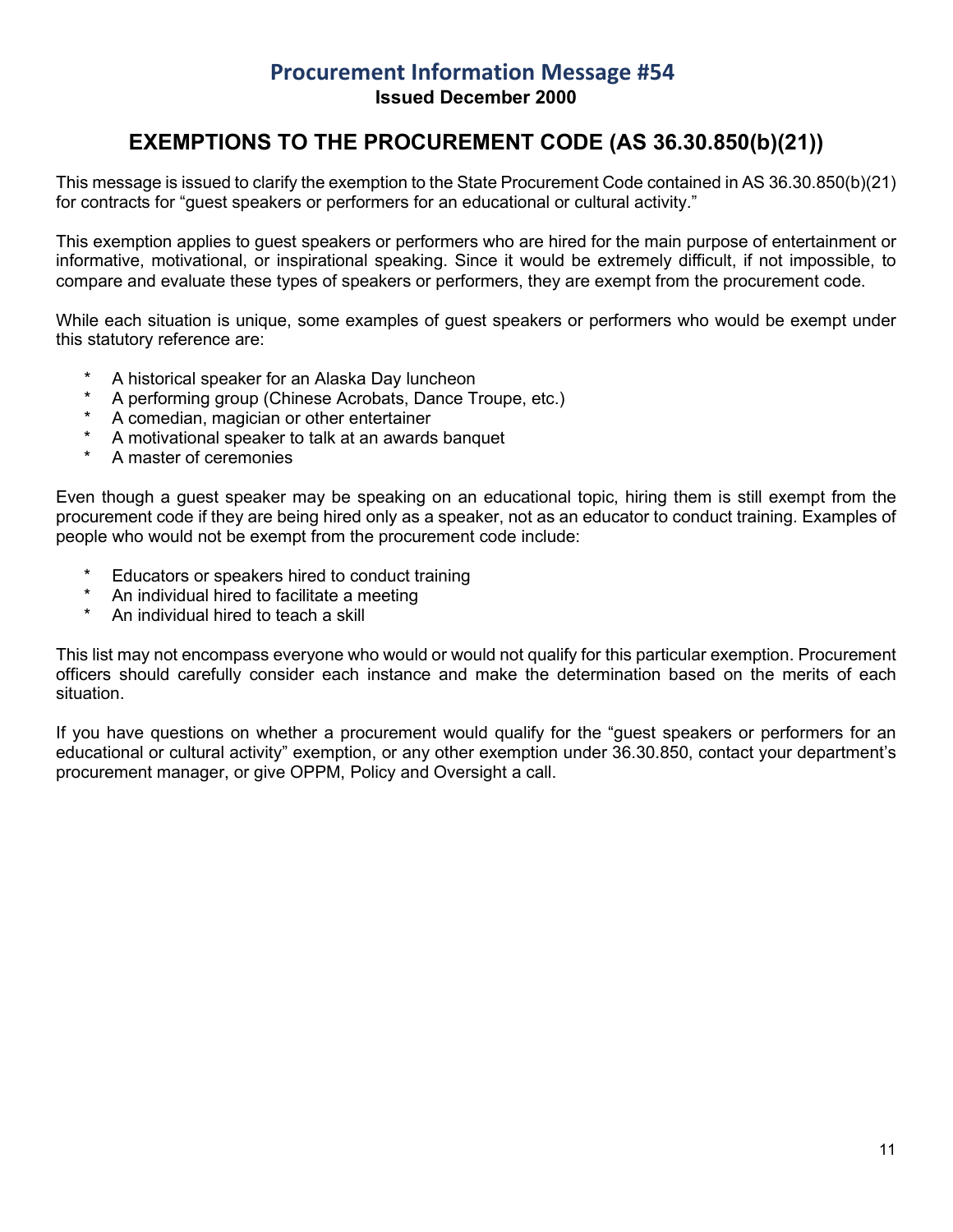#### **Issued May 2001 Revised November 2021**

## <span id="page-11-0"></span>**EXCEEDING SMALL PROCUREMENT THRESHOLDS (AS 36.30.320 & 2 AAC12.400)**

This message serves to provide guidance when individual competitive levels are exceeded in the course of receiving quotes or informal proposals. There are three basic levels of competition for supplies and services purchased under small procurements procedures (2 AAC 12.400):

- **1)** \$10,000 or less
- 2) \$10,001 to \$50,000
- 3) \$50,001 to \$100,000

To decide which level of competition applies, a procurement officer must first estimate the total cost of the contract (including any renewal options).

If the lowest quote or informal proposal exceeds the upper dollar limit established for the first or second level of competition, but there was a reasonable basis for the initial cost estimate, the procurement does not have to be cancelled and re-solicited. The reason is that these two competitive levels include language that states, *"procurements estimated to cost."* 

However, in order to proceed with award, the procurement officer must make a note to the file. That is, justify the reasonableness of their initial cost estimate and include any relevant documentation in the procurement file.

If the lowest quote or informal proposal grossly exceeds the upper dollar limit, the procurement must be cancelled and re-solicited using the next highest competitive level.

For example, the upper dollar limit for a procurement conducted under 2 AAC 12.400(c) is \$50,000. If the initial estimate for the contract is \$48,000, but the lowest quote received is \$95,000 (almost double), the agency must cancel and re-solicit using the next competitive level – 2 AAC 12.400(d).

#### **For procurements made under 2 AAC 12.400(d):**

Although the language under (d) includes the "*estimated*" disclaimer, AS 36.30.320 does not, so it specifically prohibits the use of small procurement procedures above \$100,000. Therefore, if total costs exceed \$100,000 the procurement must be cancelled and resolicited as a formal procurement.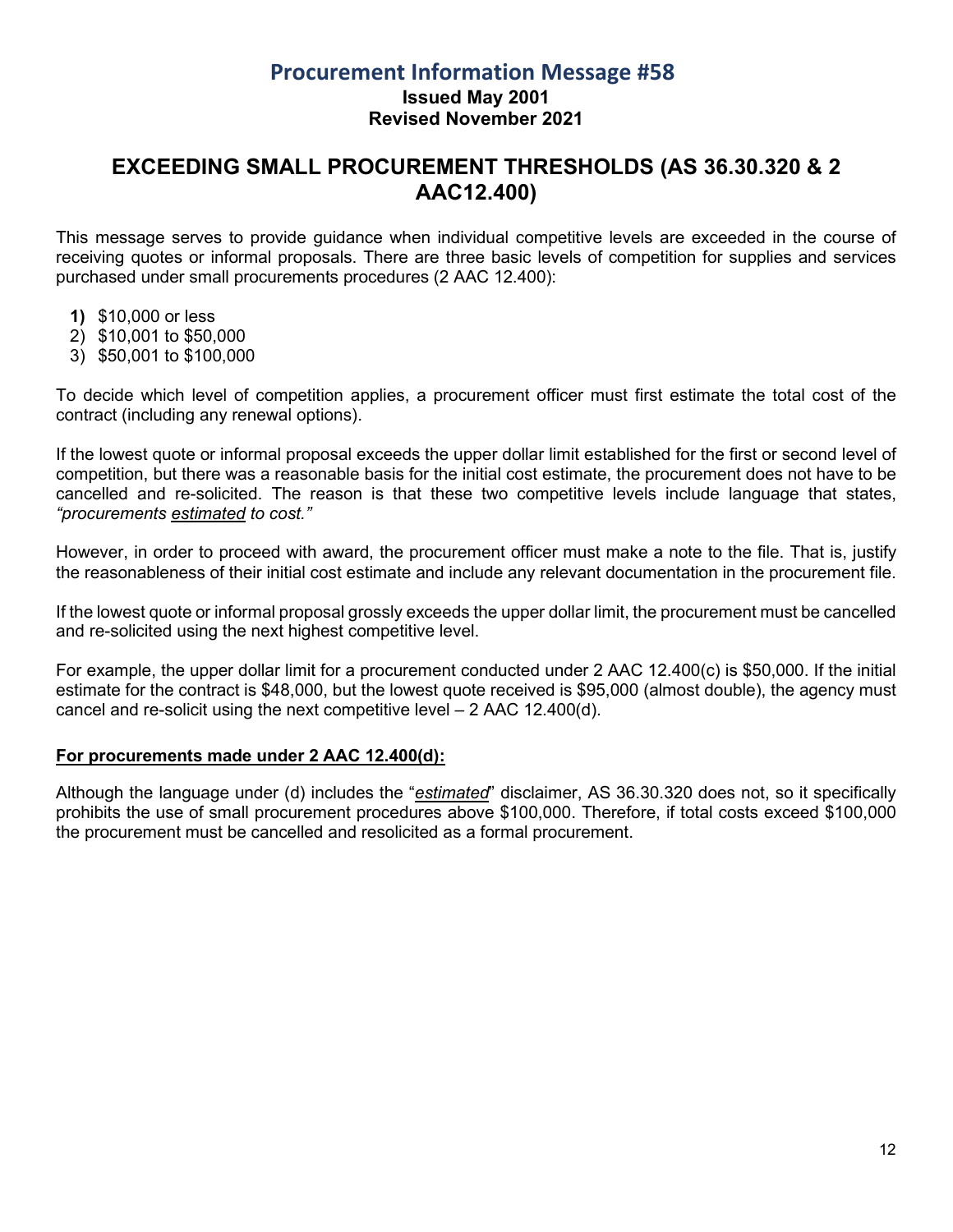**Issued October 2001**

#### **Revised November 2021**

## **DISCLOSURE OF VENDOR AND PEC NAMES**

<span id="page-12-0"></span>There have been questions regarding what information can be disclosed during the procurement process. This message serves to provide guidance regarding the release of the names of vendors who received or responded to a solicitation and the disclosure of Proposal Evaluation Committee (PEC) membership.

#### FORMAL PROCUREMENTS:

The ITB process requires the name of each bidder, the bid price, and other information deemed appropriate by the procurement officer to be tabulated at the bid opening (AS 36.30.140; 2 AAC 12.150).

• This information is open for public inspection as soon as practicable. However, the bids are not open for inspection until after the Notice of Intent to Award a Contract is issued. Some information (e.g., trade secrets and other proprietary data) may remain conficential even after that date.

The RFP process requires the Procurement Officer to prepare a register, including names of each Offeror and descriptions of the supply, service, or construction item offered, after the receipt of proposals (AS 36.30.230; 2 AAC 12.240).

- The register and proposals are not open for public inspection until after the Notice of Intent to Award is issued (AS 36.30.230). Therefore, no information can be provided to the public regarding who submitted a proposal until after issuance of the Notice of Intent to Award. Some information (e.g., trade secrets and other proprietary data) may remain confidential even after that date.
- In addition, all proposals, score sheets, other documentation related to the evaluation of proposals, discussions or communications with offerors, and information regarding any contract negotiations are confidential until after the Notice of Intent to Award is issued. Some information (e.g., trade secrets and other proprietary data) may remain confidential even after that date. Additionally, some information relating to contract negotiations may remain confidential until after the final contract has been executed.

#### SMALL PROCUREMENTS:

When using small procurement procedures, the names of firms or persons solicited, the number of bids or proposals received or information regarding the bids or proposals must not be released until after award (\$1-\$50,000) or Notice of Award (\$51,000-\$100,000).

#### PROPOSAL EVALUATION COMMITTEE (PEC) MEMBERS

Proposal Evaluation Committee members play an important role in the procurement process. Due to the deliberative and sometimes sensitive nature of these business decisions, PEC members should be of sufficient seniority, should have a business record of integrity, and each time, must sign Conflict of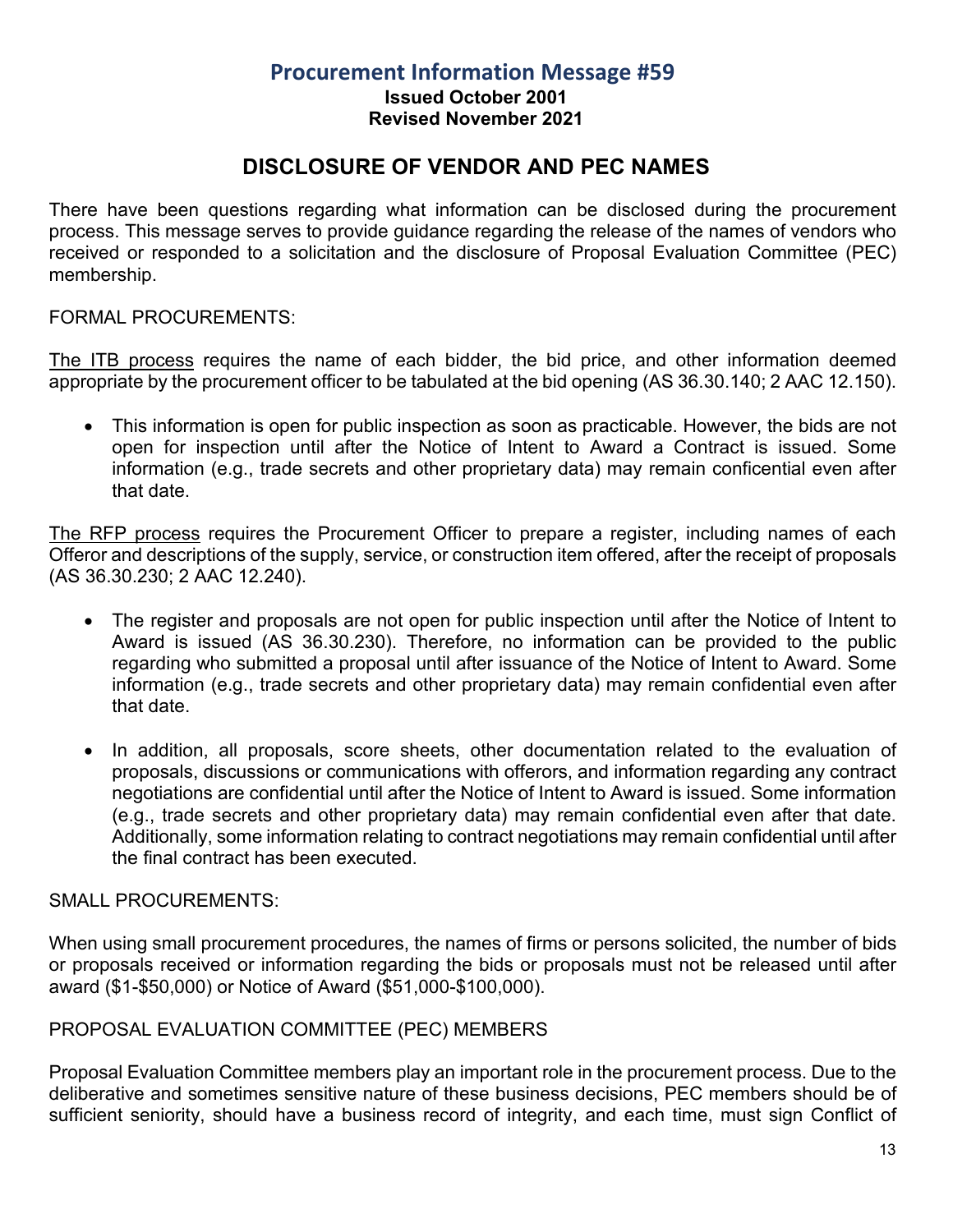Interest and Non-disclosure forms before they participate in the evaluation of proposals for a solicitaion. The names of members of a PEC are confidential and should be redacted as part of any request for records under the Alaska Public Records Act. However, if the request is made by a protestor, the protestor is entitled to this information and may call members of a PEC as witnesses in a hearing on the protest.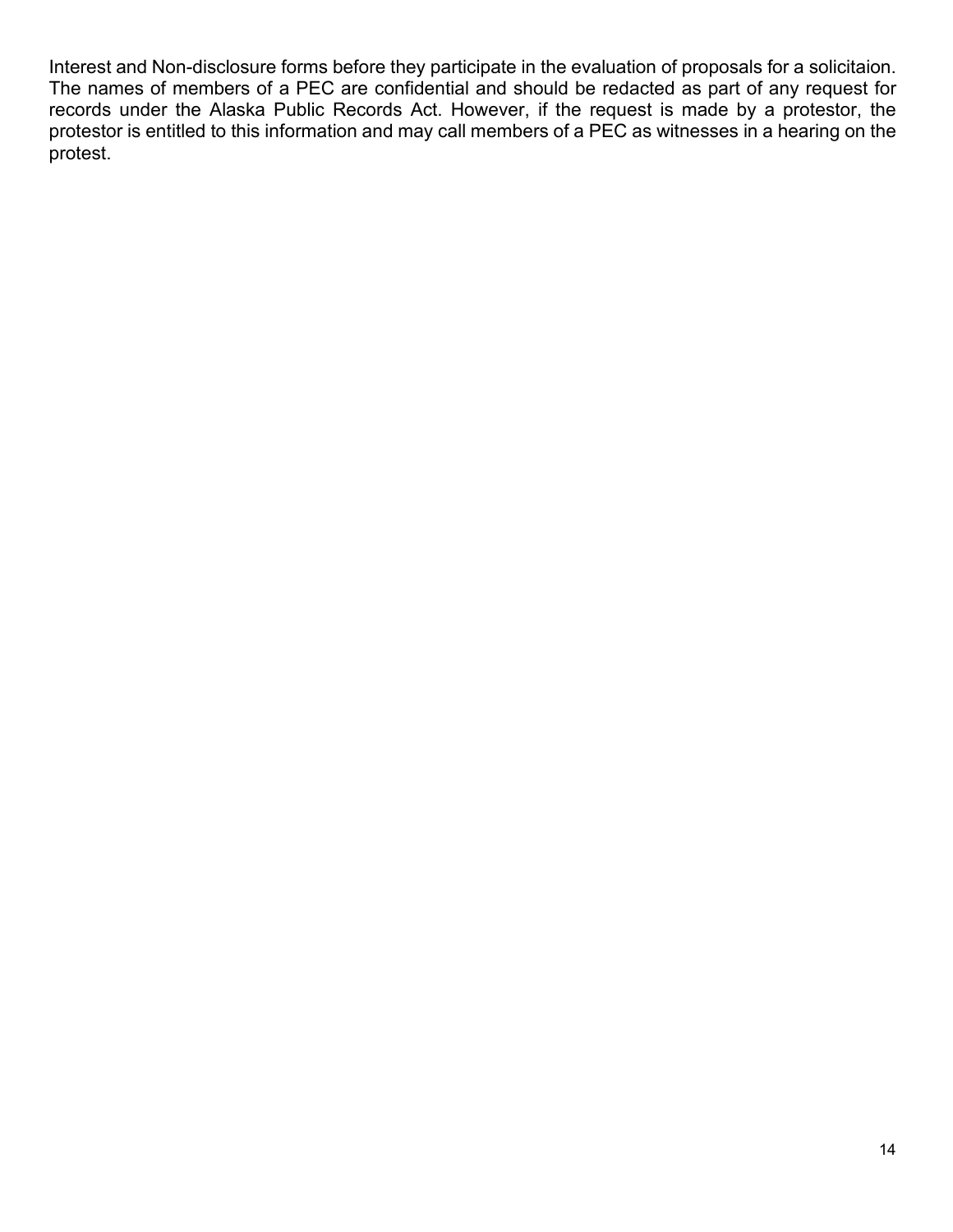**Issued January 2003 Revised March 2020**

## **CONSTRUCTION DEFINTION**

<span id="page-14-0"></span>This message serves to provide guidance when determining whether or not a procurement meets the statutory definition of construction. It is important for procurement officers to make that determination prior to initiating a procurement. There are significant differences between construction and non-construction procurement types with respect to delegated authority, certification/warrant requirements, competitive levels, public notice, forms, procedures, and reports.

Delegation – You must possess a written delegation of purchasing authority before initiating any procurement. The Department of Administration (DOA) delegates authority for non-construction procurements. The Department of Transportation and Public Facilities (DOT & PF) delegates authority for construction procurements.

Certification/Warrant – Before exercising a delegation from DOA you must possess training certification from OPPM commensurate with the type and dollar amount of the procurement. Prior to exercising a delegation from DOT & PF you must possess a Construction Contracting Warrant certification commensurate with the type and dollar amount of the procurement.

Competitive Levels – Non-construction contracts have a small procurement dollar limit of \$100,000. The small procurement limit for construction contracts is \$200,000.

Public Notice – Non-construction procurements must comply with the online posting requirements set out in the procurement code. DOT & PF has public notice and online posting requirements that must be met for construction procurements (contract DOT & PF for more information).

Forms, Procedures & Reports – Non-construction procurements are subject to Sections 81 and 82 of the Alaska Administration Manual, DOA's forms and reporting requirements. Construction procurements are subject to DOT & PF's procedure manuals, forms and reporting requirements.

The definition of construction under AS 36.30.990(7) reads:

*"construction" means the process of building, altering, repairing, maintaining, improving, or demolishing a public highway, structure, building, or other public improvement of any kind to real property other than privately owned real property leased for the use of agencies; it includes services and professional services relating to planning and design required for the construction; it does not include the routine operation of a public improvement to real property nor does it include the construction of public housing;*

Construction includes the following activities:

- **\* Altering -** to make different without changing into something else.
- **\* Building -** to form by ordering and uniting materials by gradual means into a composite whole.
- **Demolishing -** to destroy or tear down.
- **Improving to make useful additions or betterment.**
- **Maintaining** work necessary to preserve or maintain a facility so it can be used for its designated purpose.
- **Repairing** to mend, remedy, restore, or renovate an existing structure to restore it to its original condition.

To assist you in making the construction vs. non-construction determination, guidelines and examples are provided for four separate contract types: 1) Supplies and Materials; 2) Services; 3)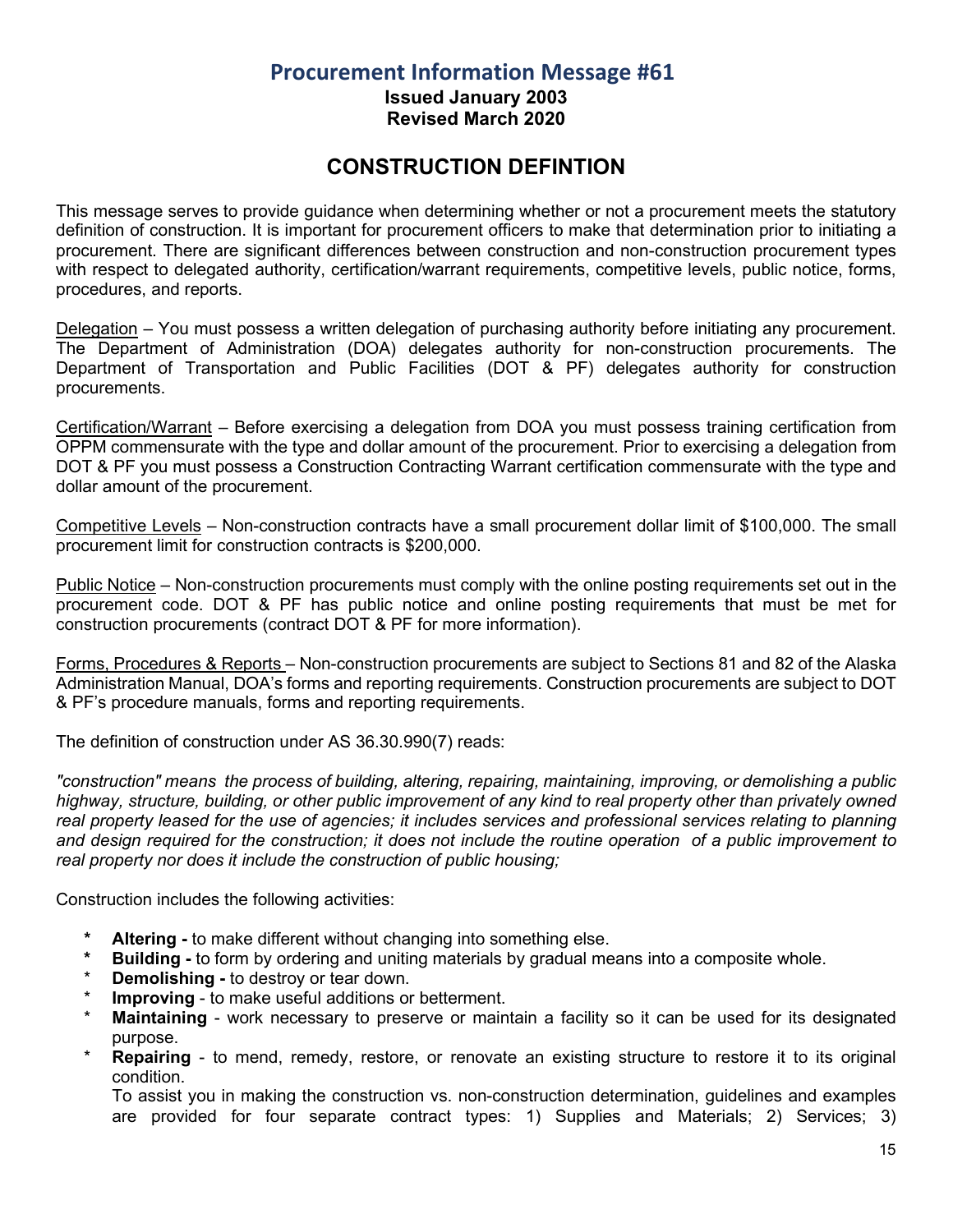Architectural/Engineering/Land Surveying and 4) Professional Services. Keep in mind that construction procurements related to *"privately owned real property leased for the use of agencies"* do not meet the definition of construction and thus fall under DOA's delegation and procedures.

#### SUPPLIES AND MATERIALS

The definition of construction under AS 36.30.990(7) includes "*the process of building, altering, repairing, maintaining, improving, or demolishing a public highway, structure, building, or other public improvement…"* Generally, supplies and materials used in a construction project meet the statutory definition of construction and are procured under DOT & PF's delegated authority. For example:

Building materials, lumber, aggregate, paint, etc.

Items that are attached to a facility by means of a hard connection would also meet the definition of construction. For example, a built-in dishwasher that is attached to the building structurally, hard wired to the electrical system and plumbed to the mechanical system meets the construction definition. However, a portable dishwasher that is easily movable, plugs into an existing outlet and attaches in some temporary fashion to the mechanical system would not be considered construction.

Supplies and materials that are not directly related to a construction project fall under DOA's delegated authority for non-construction procurements. Examples:

- Office equipment and supplies used to deliver the construction projects
- Fuel, electricity, and other utilities that facilitate the routine operation of the facility

#### **SERVICES**

The following examples are provided to define services that are considered construction procurements. These procurements fall under DOT & PF's delegated authority:

- \* Maintenance, repair, or replacement of a facility's boiler
- Maintenance, repair, or replacement of a building's roof
- Painting both the interior and exterior of buildings or other state facilities
- Heavy equipment rented for use on a construction project
- Clearing and grubbing relating to a construction project
- Removal of material when it relates to the demolition or construction of a state facility
- Demolition of a building or facility
- Carpet replacement
- Installation of security systems, public address systems and associated maintenance contracts
- **Building caulking**
- Elevator, fire alarm and sprinkler maintenance contracts

The following examples are provided to define non-construction services that fall under DOA's delegated procurement authority:

- \* Security guards
- Furniture installation, systems furniture
- Environmental remediation or cleanup (e.g. oil clean up)
- Heavy equipment rentals for environmental remediation
- Telephones or cable television

The following routine maintenance and repair contracts may fall under the statutory definition of "construction." Agencies may award these, and similar types of routine maintenance and repair contracts under delegations issued by DOT & PF or DOA. Agencies must comply with all aspects of the departmental delegation they select, including certification/warrant requirements, public notice, forms, procedures and reporting requirements. Depending on the delegation selected, the \$200,000 or \$100,000 small procurement threshold would also apply.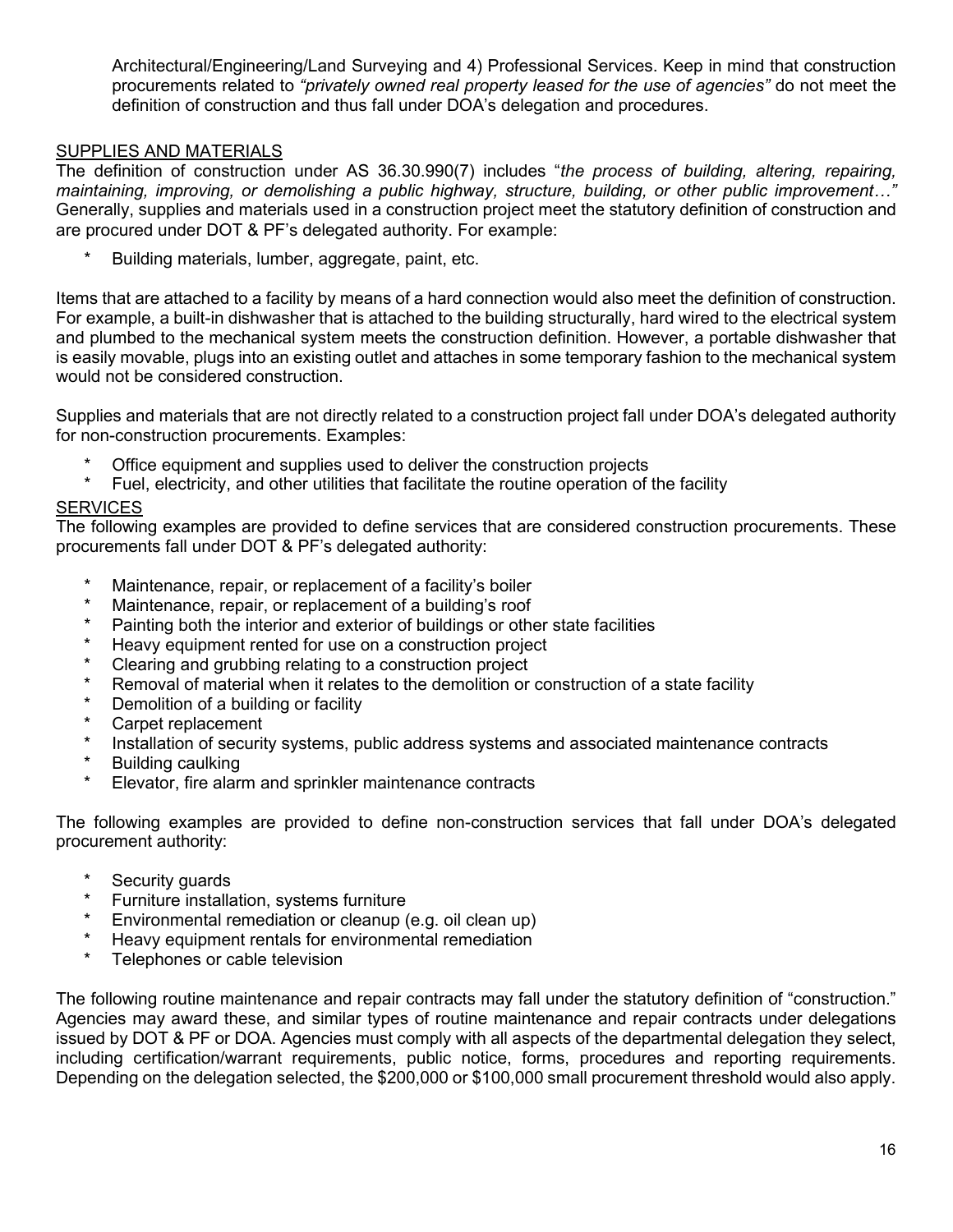- **Janitorial**
- Parking lot maintenance, including striping, patching, snow plowing and sanding
- Lawn care
- Window washing

#### ARCHITECTURAL/ENGINEERING/LAND SURVEYING

The Request for Proposal process is used for the selection of Architects, Engineers and Land Surveyors when seeking professional services for construction projects. These contracts are subject to AS 36.30.270 which requires a qualifications-based selection process. Architectural, Engineering or Land Surveyor contracts that do not directly relate to construction fall under DOA's delegation. For example:

An architectural contract for space planning or the design of a systems furniture layout

#### PROFESSIONAL SERVICES

Since the definition of construction under AS 36.30.990(7) includes "*professional services relating to planning and design required for the construction*", a professional services contract related to a specific construction project meets the definition of construction and is procured under DOT & PF's authority. Price must be considered during evaluation of these contracts. Examples:

- A study to determine the effect a public works project will have on wildlife populations
- Aerial photography to assist in project development
- Real estate appraisals and other professional services necessary to acquire land for the construction of a project

Professional services contracts that are not related to *"planning and design required for construction*" fall under DOA's delegated authority for non-construction and are subject to the non-construction procurement laws and procedures:

- \* Environmental, wildlife or fisheries studies not associated with a construction project
- \* Marketing / public relations services
- **Economic analysis**

If you have questions regarding a particular procurement, contact OPPM or DOT & PF for assistance.

Keep in mind that the criteria used to determine the applicability of Wage and Hour determinations is different than the criteria discussed in this document. Contact the Department of Labor with questions regarding Little Davis-Bacon prevailing wage requirements.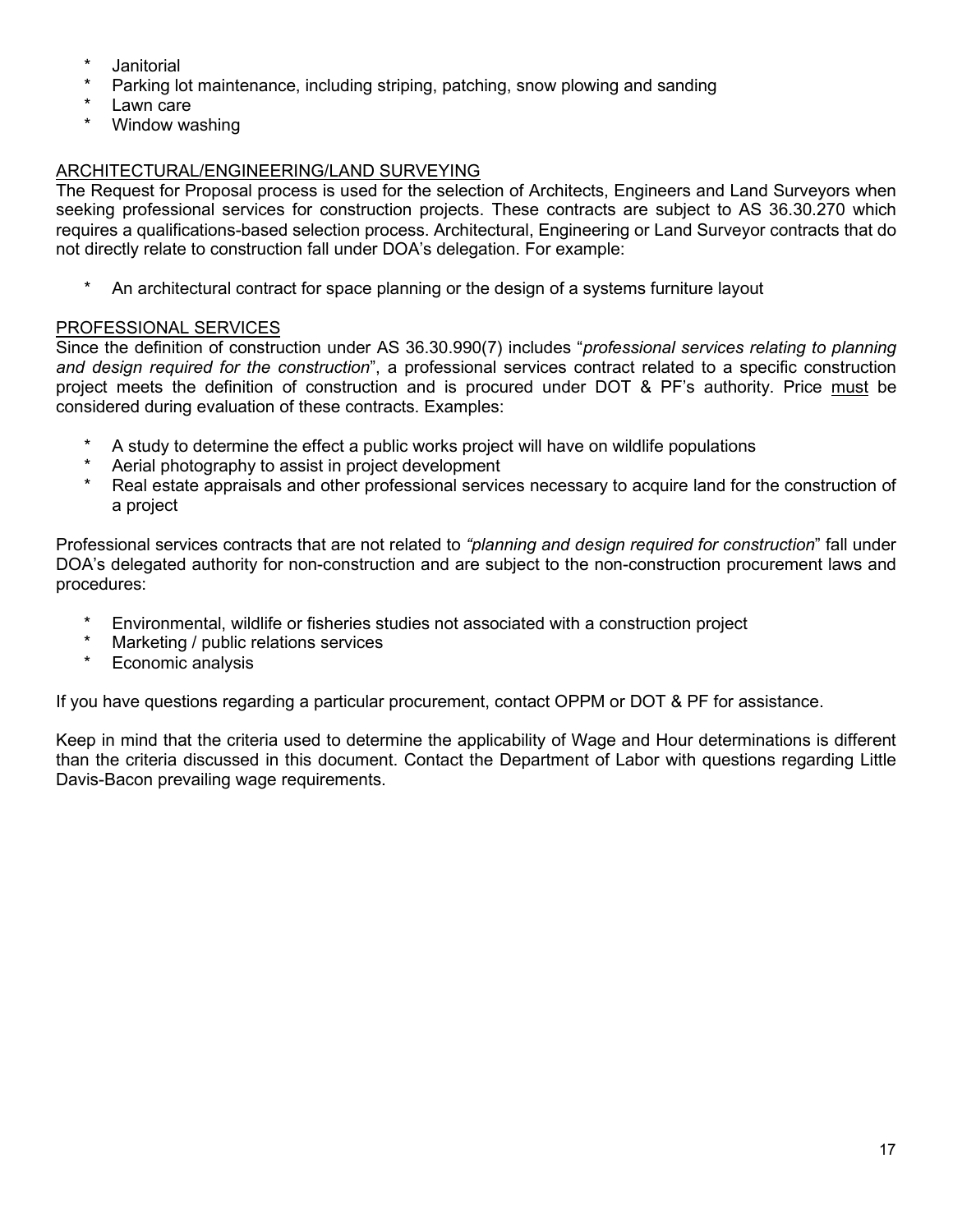**Issued February 2003**

**Revised November 2021**

#### <span id="page-17-0"></span>**MODIFICATION TO INSURANCE AND INDEMNIFICATION REQUIREMENTS**

#### **INTRODUCTION**

There has been confusion about negotiating the standard insurance and indemnification requirements (Appendix B1, Appendix B2, or now contained in the RFP shell and ITB shell) of a procurement. This document serves to provide guidance to procurement officers as to when material changes<sup>[1](#page-17-1)</sup> to the standard insurance or indemnification requirements may be negotiated, and when they may not be negotiated during the procurement process.

#### REQUIRED APPROVAL

Per AAM 81.170, the Division of Risk Management must approve any requested changes to the standard insurance or indemnification requirements.

#### DURING THE SOLICITATION PROCESS

The ITB and RFP shells contain language clearly instructing potential bidders or offerors to notify the procurement officer in writing at least 10 days prior to the deadline for receipt of bids or proposal. It is recommended that if you hold a pre-bid or pre-proposal conference, to point this requirement out so that you may seek Risk Management's approval.

Once Risk Management has granted approval of a material change to the standard insurance requirements, such as a reduction in the required coverage, the change must be addressed in the form of an amendment to the solicitation and sent to all parties who were originally solicited. The date/time set for bids or proposals may need to be adjusted accordingly.

#### AFTER RESPONSES ARE DUE, BUT BEFORE AWARD

The Request for Proposal and Informal Proposal methods of procurement both allow for amendments to the solicitation after the date/time set for receipt of responses has passed. In most cases, changes to the standard insurance or indemnification requirements are considered material. Therefore, once approved by Risk Management, the change must be addressed in an amendment to the solicitation and a new date/time established for receipt of revised responses.

In addition, there is some flexibility within the Single Source and Emergency (certain circumstances) categories of the Alternate Procurement process about making material changes under these circumstances.

In other methods of procurement, material changes to a solicitation are not allowed after the date/time set for receipt of responses has passed. If a material change is deemed necessary under these circumstances, the solicitation must be cancelled, and the requirement resolicited.

#### AFTER CONTRACT AWARD

Making a material change such as lowering the levels of required insurance after a contract has been awarded is generally not acceptable. However, there may be some exceptions to this rule. Some possible exceptions are:

1. Contracts awarded because of single source or certain emergency type procurements involving only one vendor.

<span id="page-17-1"></span> $1$  A change that has more than a negligible effect on price, quantity, quality, or delivery.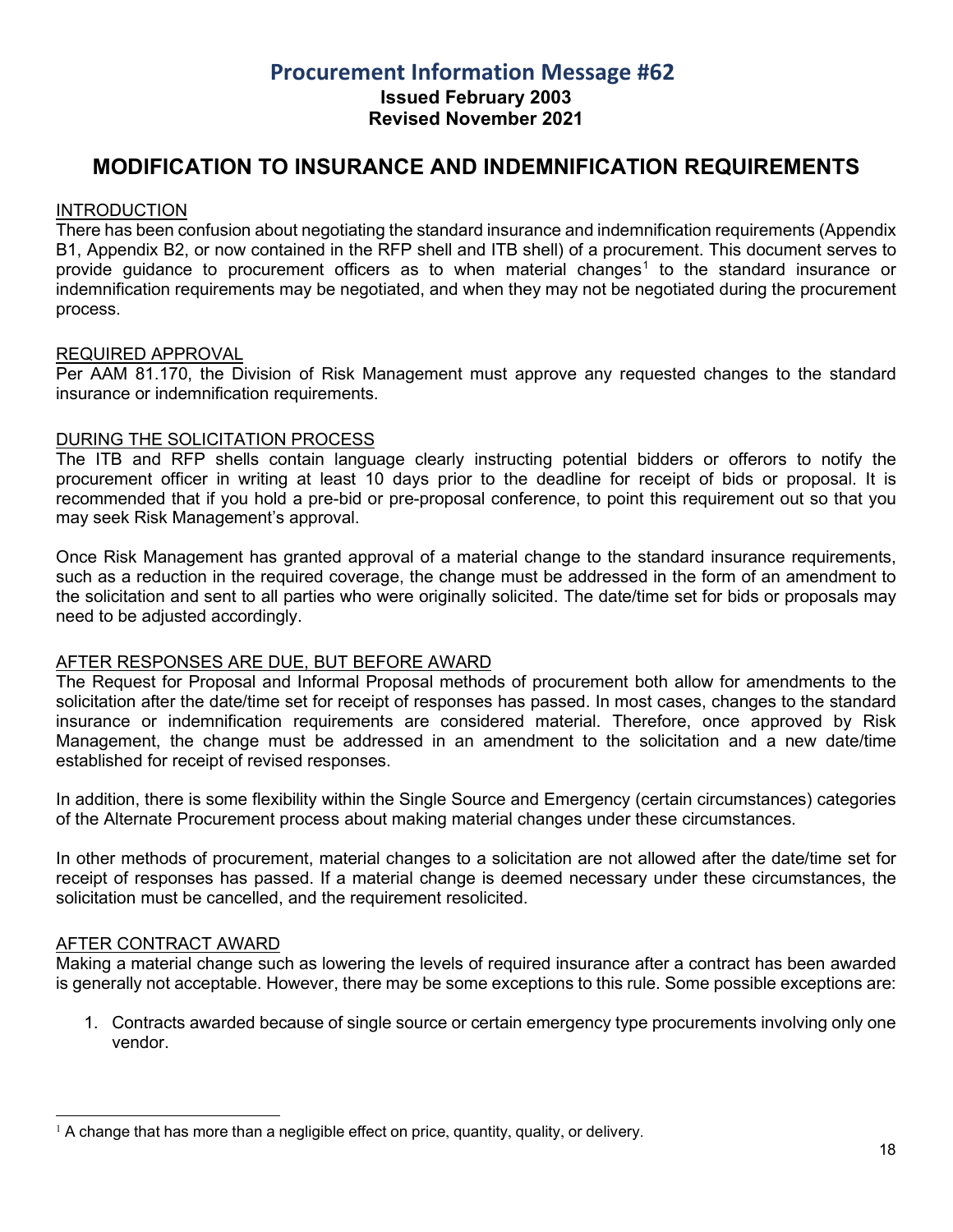2. A change in the insurance industry has caused the State's insurance requirements to be an undue financial burden on the contractor. In this case, after approval from Risk Management to lower the required levels of insurance, the most appropriate course of action would be to continue the contract on a temporary basis until the requirement can be resolicited.

In most cases, if Risk Management agrees to lower the insurance requirements after the award of a contract and the contractor receives a cost benefit, the State should negotiate a comparable reduction in value, e.g., reduction in the contract price.

If you have any question as to whether a requested modification to the standard insurance or indemnification requirements is considered a material change or not, please contact Risk Management.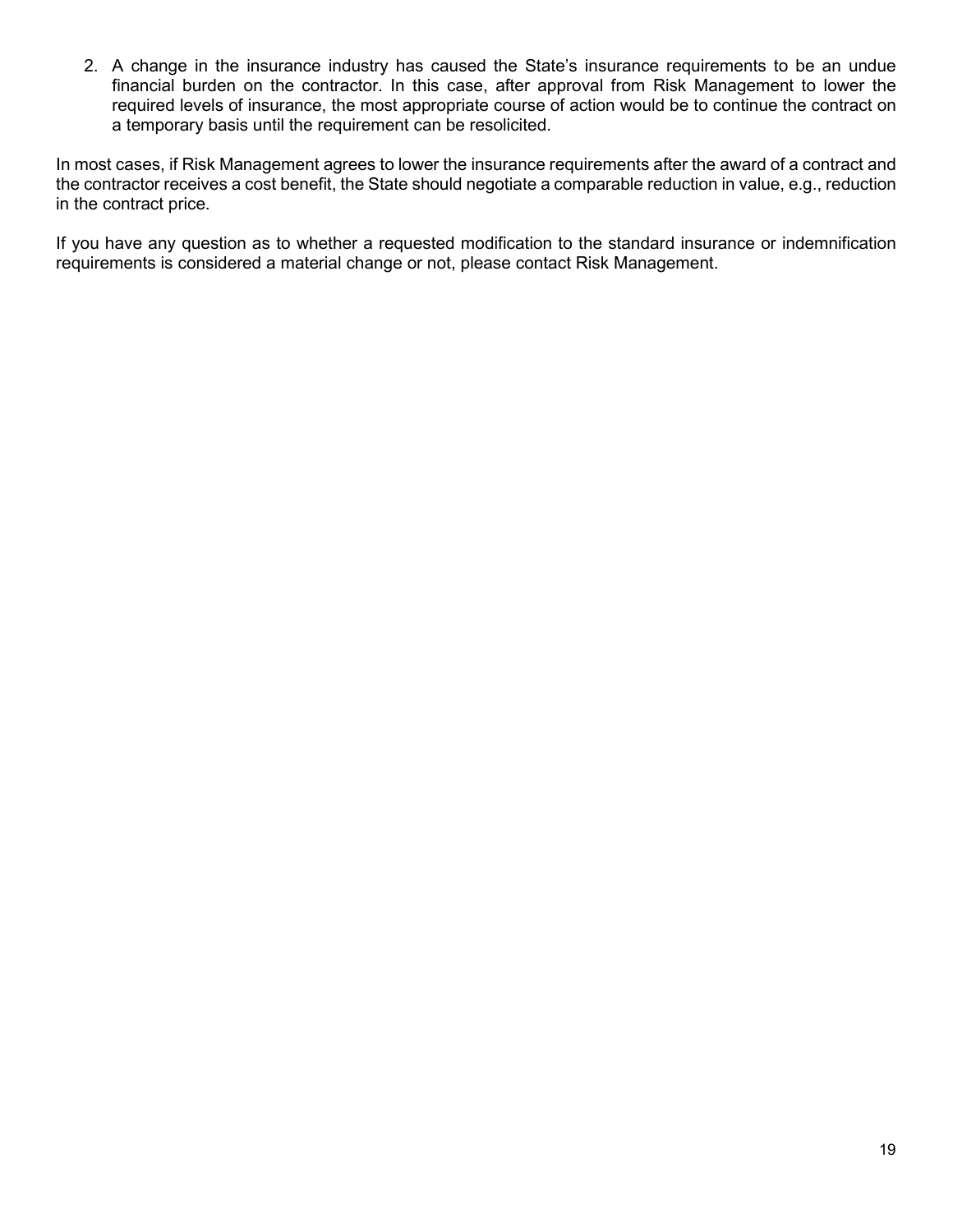#### **Procurement Information Message #64 Issued April 2003 Revised November 2021**

## <span id="page-19-0"></span>**CHANGES IN PUBLIC NOTICE REQUIREMENT FOR FORMAL SOLICITATIONS AND ALTERNATE PROCUREMENTS**

This message serves to inform state agencies of changes to the public notice requirements for formal solicitations and instances when newspaper advertisements are used to confirm and/or document alternate procurements. The following advertisement recently appeared in the Juneau, Anchorage and Fairbanks newspapers:

*The State of Alaska does not plan to run newspaper advertisements in the future as a method to confirm and/or document Alternate Procurement situations under the State Procurement Code (AS 36.30.300 - 310). Instead, appropriate notices will be placed on the Alaska Online Public Notice system.*

*The State of Alaska also utilizes the Online Public Notice system to provide public notice of invitations to bid (ITB) and requests for proposals (RFP). A change to State Regulation 2 AAC 12.130(a) allows such postings to serve as the minimum public notice requirement. As such, the state may not provide additional public notice of formal solicitations via vendor bid lists or newspaper advertisements.* 

*Interested parties should visit the Alaska Online Public Notice system frequently to learn of State procurement opportunities.*

Keep in mind that posting the intent to award an alternate procurement online does not automatically mean that an alternate procurement will be approved. Sufficient factual evidence must also be provided to allow the independent determination that the procurement is eligible for the alternate method requested (AS 36.30.315). OPPM may require the submittal of additional forms of evidence when online posting is the primary justification for an alternate procurement.

The posting of formal solicitations at the Online Public Notice system now meets the minimum public notice requirement under 2 AAC 12.130(a). However, additional forms of public notice such as vendor lists, newspaper advertisements, etc. may be appropriate, and in some in instances required when the sole use of online posting will not result in adequate notification to the appropriate vendor community.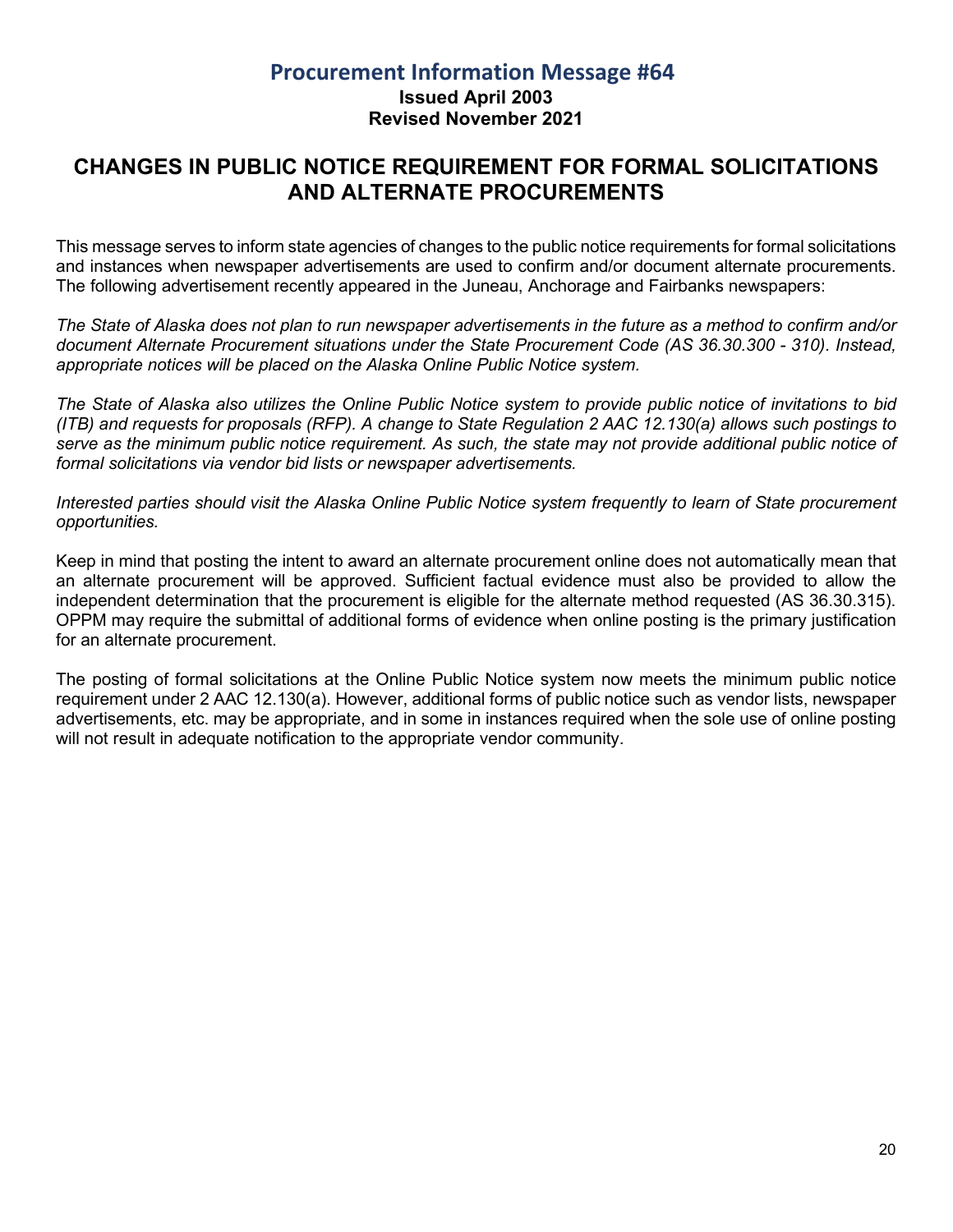**Issued May 2004**

**Revised November 2021**

## **BRAND SPECIFIC DETERMINATIONS AND SPECIFICATIONS**

<span id="page-20-0"></span>The purpose of this policy is to provide guidance for making brand specific purchases due to standardization issues, e.g., purchasing a particular item due to compatibility reasons or Information Technology products based on statewide standards.

For procurements over \$10,000, procurement officers must include a written brand specific determination per 2 AAC 12.100 in the procurement file when competition is limited to a single brand or product, even if the limitation is based on standardization. Since a brand specific determination can limit competition, increase the risk for protest, and lead to a dependency on particular supplier, it must be legitimate and identify why the brand name is the only one that will meet the state's needs.

#### Brand Name or Approved Equivalent

If limiting a specification to only one brand cannot be justified but no other manner of description of the product will suffice except a brand name description, AAM 81.150 requires that, for procurements over \$10,000, a "state approved equivalent" clause be included in any solicitation. If you use a brand name specification, you should list as many salient characteristics of the product as necessary so potential bidders can determine whether the product they can offer is equivalent to the identified brand name. Brands meeting the described requirements will then be accepted on a state-approved basis.

#### Technology Purchases

The Department of Administration, Office of Information Technology, may establish statewide technology standards. However, the procurement officer is still required to make a written determination for brand specific technology purchases above \$10,000. The written determination should include the following language:

In accordance with 36.30.060 and 2 AAC 12.100, I have determined that only (*Insert brand and model number*) will satisfy the state's needs. The Department of Administration, Office of Information Technology, has established a standard for this item. State agencies are not allowed to procure other brands.

#### RAPs and Existing Contracts

If only one source can supply a brand specific requirement, a single source Request for Alternate Procurement (RAP) must be approved by the Chief Procurement Officer for all purchases above \$100,000.

Neither a brand specific determination nor a single source RAP is required if the purchase is made from an existing state contract.

Therefore, for purchases based on standardization issues, Procurement Officers must still make a written brand specific determination per 2 AAC 12.100 unless a RAP is approved, or the purchase is made from an existing contract.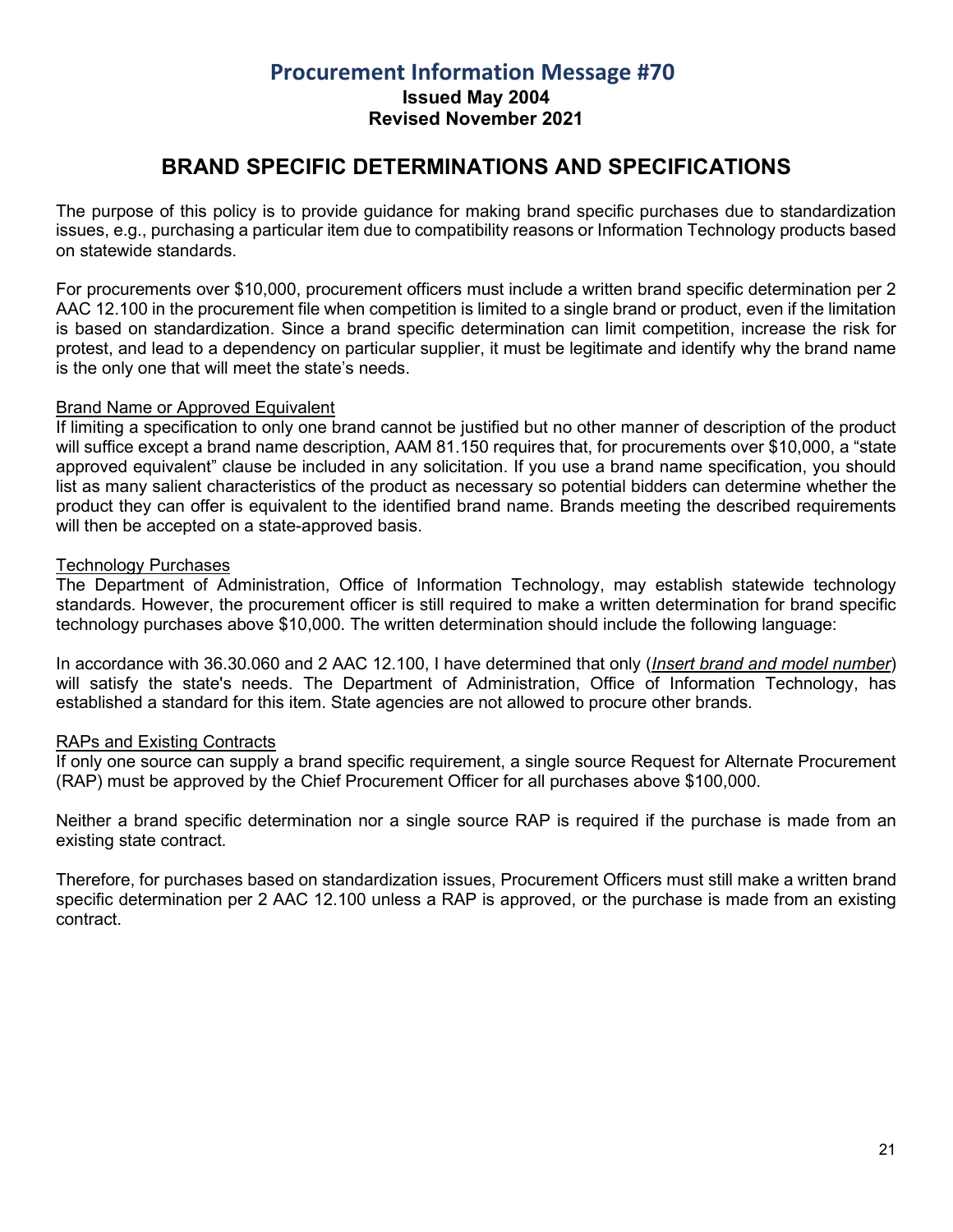**Issued September 2004 Revised November 2021**

## **FOREIGN OUTSOURCING IN STATE CONTRACTS FOR SERVICES**

<span id="page-21-0"></span>As a result of A.O. 216 issued by Governor Murkowski on August 5, 2004, the following policy and procedures apply regarding foreign outsourcing (ref. AAM 81.015). This policy affects all state solicitations and contracts above \$50,000 for professional services and non-professional services, including alternate and exempt procurements. Professional services and services are defined under AS 36.30.990(21) and AS 36.30.990(23).

**NOTE:** This policy does not apply to contracts for "supplies" as defined under AS 36.30.990 (26), even though some items purchased may include warranty and/or maintenance services that are provided by vendors located outside the United States.

**POLICY:** In an effort to ensure that funds spent on state service contracts provide the maximum economic benefit to the State of Alaska and the United States, the State of Alaska shall require all service contracts above \$50,000 to be performed in the United States, unless a waiver is approved by the Chief Procurement Officer.

**PROCEDURE:** To assist agency procurement officers, the following language has been added to the ITB, RFP, and IRFP shell documents located on the following website:

#### <http://doa.alaska.gov/oppm/forms.html>

**"***By signature on this solicitation, the bidder / offeror certifies that all services provided under this contract by the contractor and all subcontractors shall be performed in the United States. If the bidder / offeror cannot certify that all work will be performed in the United States, the bidder / offeror must contact the procurement officer in writing to request a waiver at least 10 days prior to the deadline for receipt of bids / proposals. The request must include a detailed description of the portion of work that will be performed outside the Unites States, where, by whom, and the reason the waiver is necessary. Failure to comply with these requirements may cause the state to reject the bid / proposal as non-responsive or cancel the contract."*

The clause must also be included in all informal RFPs, RFQs, alternate and exempt procurement solicitations and contracts above \$50,000 for professional and non-professional services. The first sentence of the clause may be changed to, "By signature on this contract…" for negotiated procurements.

If an agency believes that it is in the state's best interest to contract with a vendor to provide services from outside the United States, the agency may submit a request for waiver to the Chief Procurement Officer for approval. The request for waiver must address the following:

- 1. Why it is in the state's best interest to allow the services to be performed outside the United States, and
- 2. Why limiting competition to service providers located in the United States could damage the agency's ability to accomplish its public mission.

Requests for exemptions for services to be performed in Canada will be given special consideration. Because of Alaska's extensive border with Canada, our history of cooperation, common cultures and trade relations, it is presumed that provision of services from Canada may be appropriate and, in the State's best interests, in many circumstances. Requests for services performed in Canada will be afforded special consideration, especially when cost, logistics, proximity, or a lack of availability of the services from within the United States or Alaska are an issue.

If the waiver is approved, all offerors shall be required to provide a certified list verifying the country(ies) the contracted or subcontracted work will be performed. A copy of the list must be maintained in the procurement file. If a numerical scoring method is utilized, state agencies are encouraged to evaluate and consider the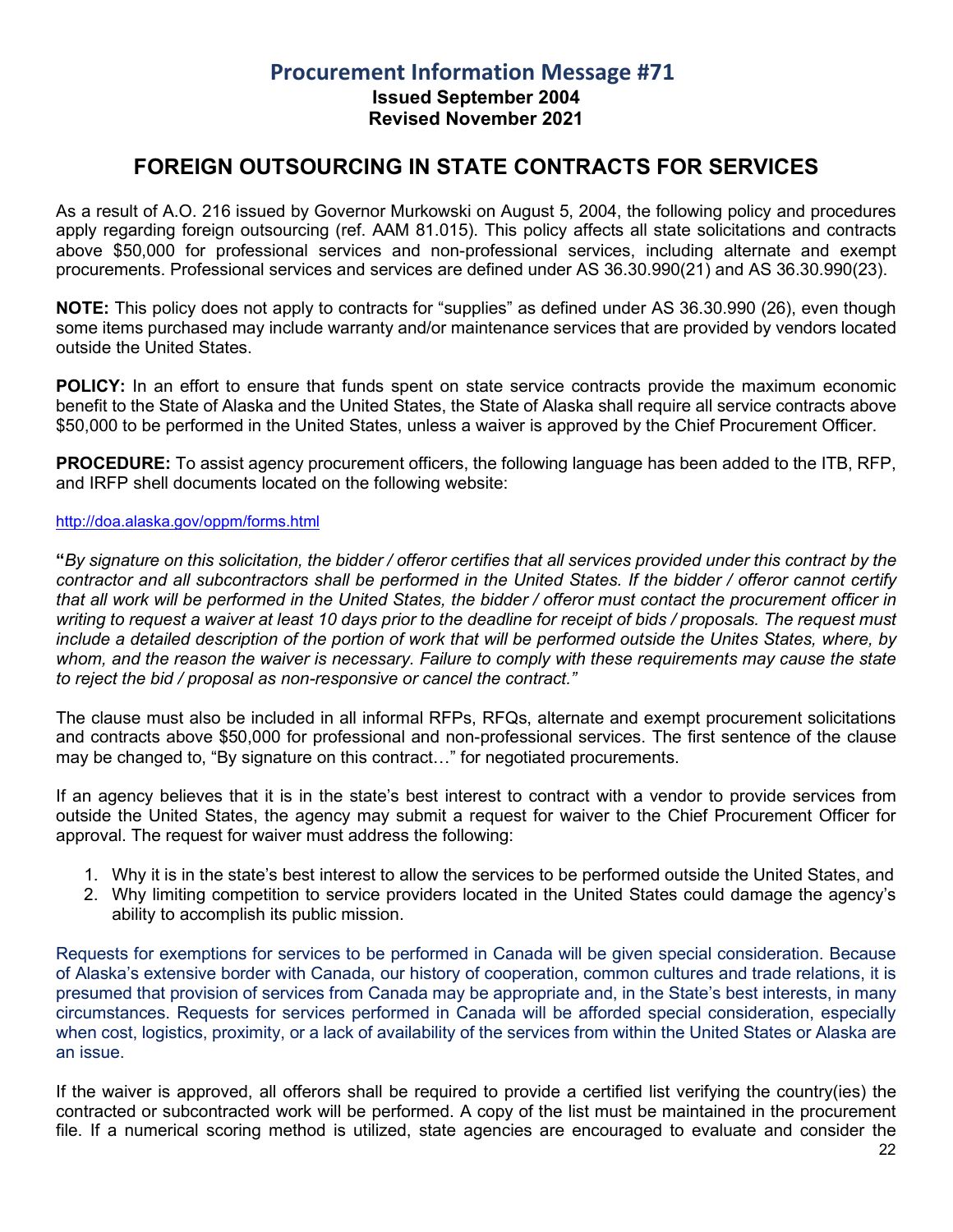percentage of work to be performed outside the United States as compared to work to be performed inside the Unites States.

The following types of contracts may involve services provided outside the country and do not require a waiver:

**Statutory Exemption -** AS 36.30.850(31) "Contracts that are to be performed in an area outside the country and that require a knowledge of the customs, procedures, rules, or laws of the area."

**Foreign Offices -** Agencies with offices located overseas may require foreign contractors to perform work for the State of Alaska.

**SPECIAL NOTE:** The Office of Information Technology, Security Policy 112, requires review and approval from the State Security Office (SSO) prior to "conducting business with vendors, contractors, business partners, and other third-party entities with authorized access to SOA information and information assets operating within or on behalf of the SOA." When requesting a foreign outsourcing waiver, if the vendor may also have access to SOA information and information assets operating within or on behalf of the SOA or may have SOA data stored outside the United States, the SSO approval must be attached with your waiver.

If you have any questions, please contact OPPM, Policy and Oversight Section.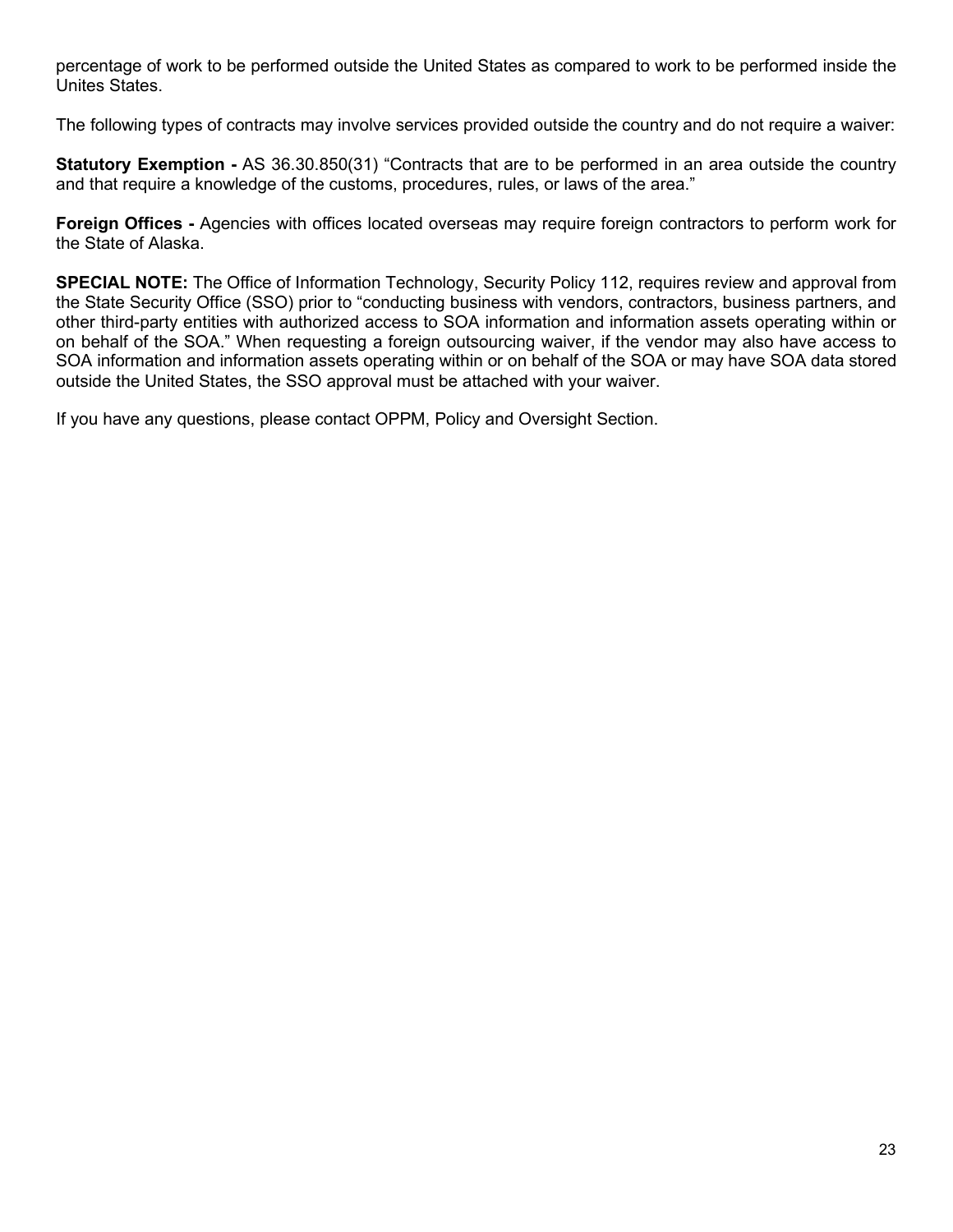**Issued January 2006 Revised November 2021**

## **CANCELLING SOLICITATIONS**

<span id="page-23-0"></span>The purpose of this Procurement Information Message is to provide guidance and standardize the process for canceling formal solicitations, before and after the bid opening or proposal deadline. The most notable change is that agencies are directed to use the new Notice of Cancellation form when canceling a formal RFP or ITB after the bid opening or proposal deadline.

#### Canceling before bid opening or proposal deadline:

Per 2 AAC 12.850(b), before the bid opening or proposal deadline, a solicitation may be canceled in whole or in part if the Chief Procurement Officer or the head of a purchasing agency issuing a solicitation determines that cancellation is in the state's best interest.

Reasons for cancellation include:

- 1. the state no longer requires the supplies, services, or construction;
- 2. the state no longer can reasonably expect to pay for the procurement;
- 3. proposed amendments to the solicitation would be of such magnitude that a new solicitation is desirable; or
- 4. the Procurement Officer, after consultation with the Attorney General's office, determines that a solicitation is in violation of the law.

**Public Notice of Cancellation**: May be accomplished using a formal amendment to the solicitation, or the new Notice of Cancellation form located on the OPPM website at:

#### <http://doa.alaska.gov/oppm/forms.html>

The Notice of Cancellation, or cancellation amendment must include the reason(s) for cancellation and be sent directly to any vendor who received a copy of the solicitation, including vendors who registered from the Online Public Notice system. The cancellation notice may also be posted on the State of Alaska Online Public Notice System.

**Disposition of Bids**: Before opening, the Procurement Officer may return bids upon request. A list of returned bids must be retained. Note that after opening, all bids must be retained in the procurement file per 2 AAC 12.880(a).

**Disposition of proposals**: The Procurement Officer may return proposals after the cancellation, when the time for filing a protest has expired and if a protest has not been filed (ref. 2 AAC 12.880 Disposition of Bids or Proposals). A list of returned proposals must be retained in the file.

**Written Determination:** Required for Invitations to Bid and Requests for Proposals cancelled prior to bid opening or proposal deadline.

#### Canceling after bid opening or proposal deadline:

Per 2 AAC 12.860, after the opening of bids or after notice of intent to award but before award, all bids may be rejected in whole or in part by the Chief Procurement Officer or the head of a purchasing agency issuing the solicitation.

Reasons for rejection include the following:

1. the supplies, services, or construction being procured are no longer required;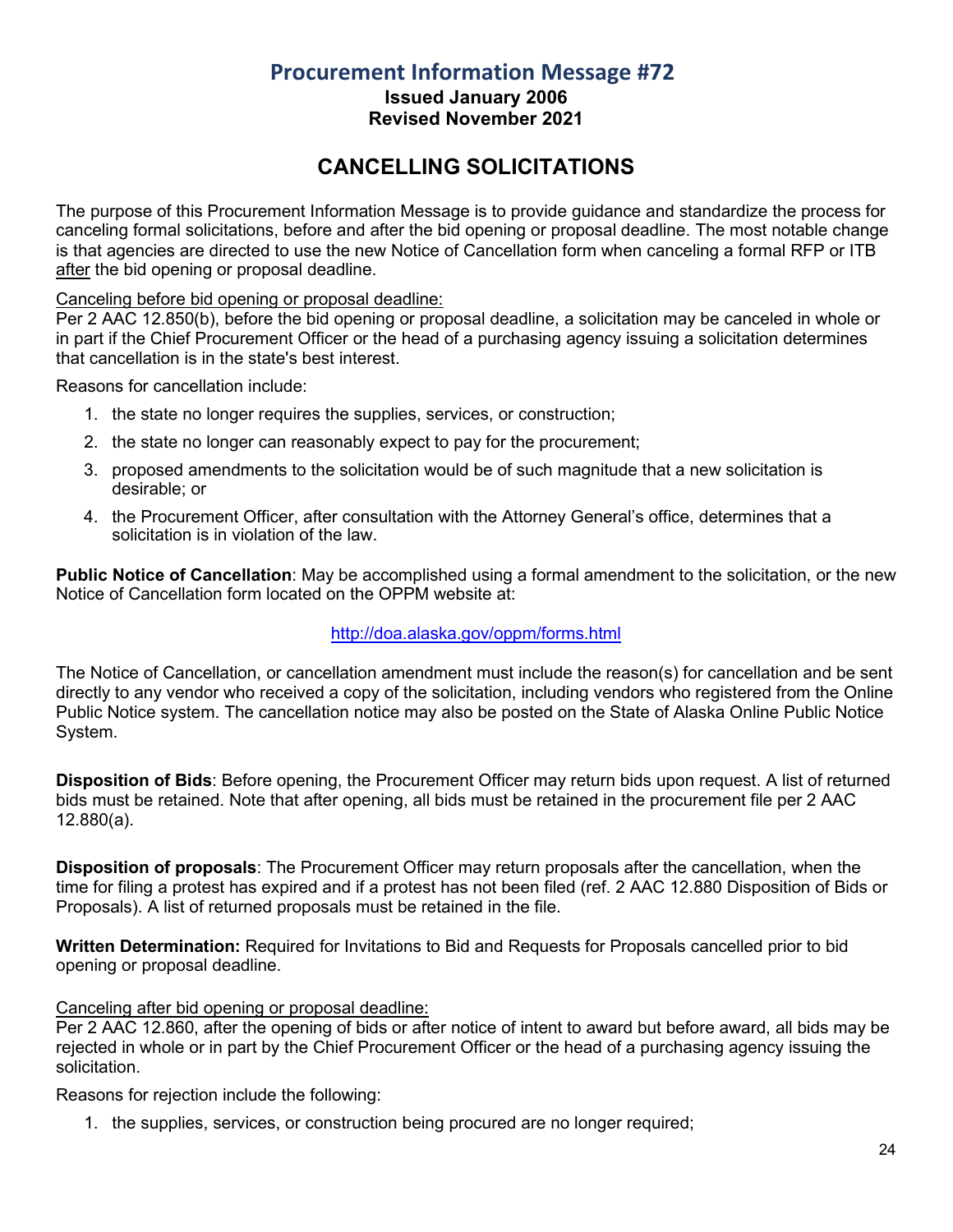- 2. ambiguous or otherwise inadequate specifications were part of the solicitation;
- 3. the solicitation did not provide for consideration of all factors of significance to the state;
- 4. prices exceed available money and it would not be appropriate to adjust quantities to accommodate available money;
- 5. all otherwise acceptable bids or proposals received are at unacceptable prices;
- 6. there is reason to believe that the bids or proposals may not have been independently arrived at in open competition, may have been collusive, or may have been submitted in bad faith; or
- 7. the award is not in the best interests of the state.

**Public Notice of Cancellation**: Must be accomplished using the new Notice of Cancellation form located on the OPPM website listed above.

If a solicitation is cancelled in accordance with 2 AAC 12.860, the notification must include an explanation stating the general reason(s) for cancellation. If all bids or proposals are rejected for responsiveness/responsibility issues, the notice must include the specific reasons why individual responses were rejected.

The Notice of Cancellation must be sent directly to all vendors that responded to the solicitation and may be posted on the State of Alaska Online Public Notice System.

Note: If an ITB or RFP is cancelled under 2 AAC 12.860, it is not necessary to list the individual bids or proposals received on the Notice of Cancellation.

**Disposition of Bids**: After opening, rejected bids shall not be returned and must be retained in the procurement file.

**Disposition of Proposals**: The Procurement Officer may return proposals after the cancellation when the time for filing a protest has expired and a protest has not been filed [ref. 2 AAC 12.880(b) Disposition of Bids or Proposals].

**Written Determination**: Required when bids or proposals are rejected for one of the seven reasons listed above, however, a written determination is not required when all the bids or proposals are non-responsive.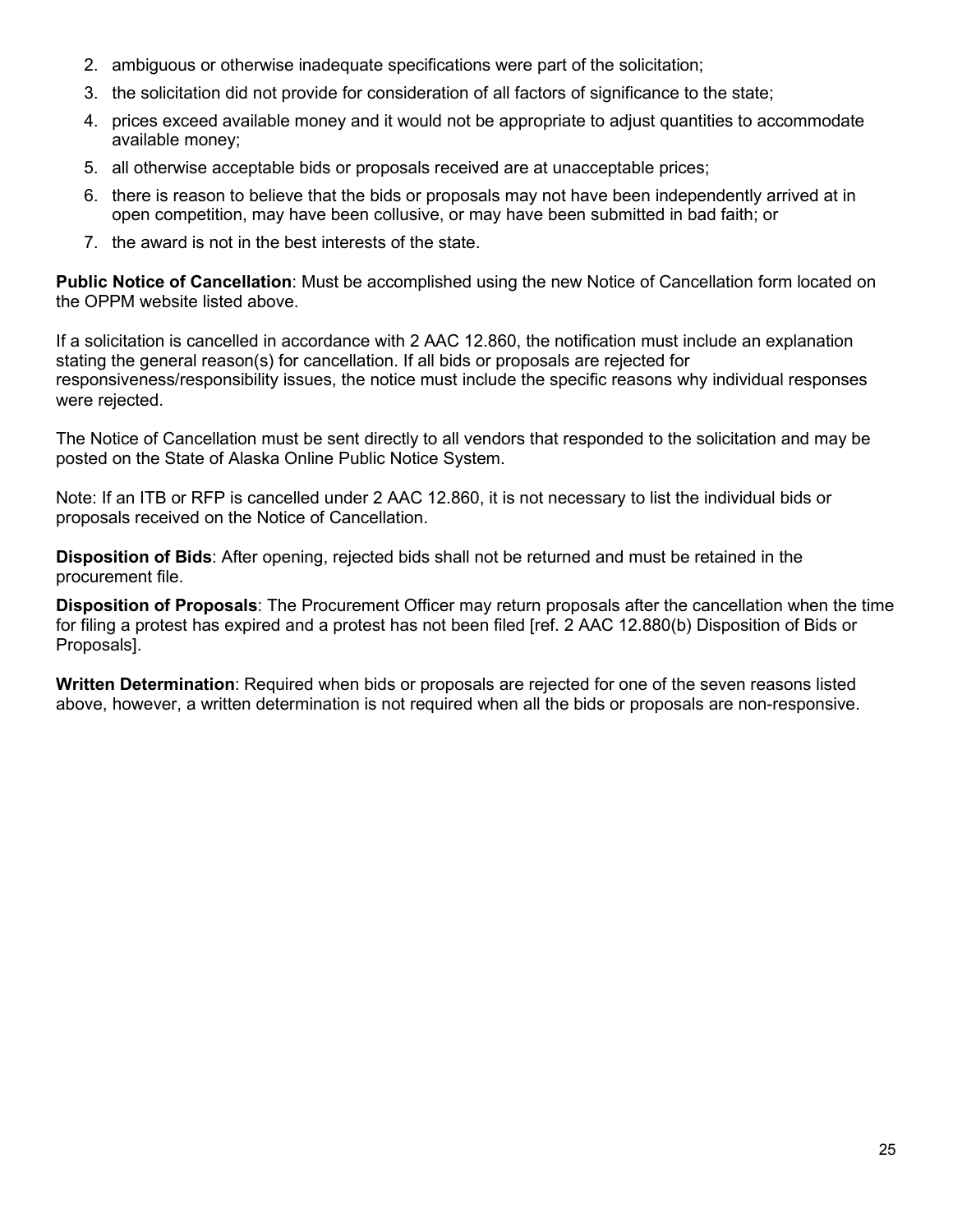**Issued January 2006 Revised March 2020**

## **POLICIES AGAINST HUMAN TRAFFICKING**

<span id="page-25-0"></span>As a result of A.O. 227 issued by Governor Murkowski on December 13, 2005, the following policy and procedure applies regarding contracts with companies established and headquartered, or incorporated and headquartered, in a country recognized as Tier 3 in the most recent United States Department of State's Trafficking in Persons Report.

A Tier 3 country in this report is one whose government does not fully comply with United States minimum standards for the elimination of human trafficking and is not making significant efforts to do so. This policy affects all state solicitations and contracts above \$100,000, including alternate and exempt procurements.

**POLICY:** In an effort to ensure that funds spent on state contracts do not directly or indirectly provide financial support to a Tier 3 country and thus enable the continuation of human trafficking operations, the State of Alaska may not enter into or amend a contract above \$100,000 with a company established and headquartered, or incorporated and headquartered, in a Tier 3 country unless the company has submitted a certified copy of its policy regarding human trafficking and such policy is approved by the State of Alaska.

**PROCEDURE:** To assist agency procurement officers, variations of the following clause have been added to the ITB and RFP shell located on the following website:

#### <http://doa.alaska.gov/oppm/forms.html>

**HUMAN TRAFFICKING:** *By signature on their bid / proposal, the bidder / offeror certifies that the bidder / offeror is not established and headquartered or incorporated and headquartered in a country recognized as Tier 3 in the most recent United States Department of State's Trafficking in Persons Report.* 

*The most recent United States Department of State's Trafficking in Persons Report can be found at the following website:* 

*<https://www.state.gov/trafficking-in-persons-report/>*

*Failure to comply with this requirement will cause the state to reject the bid or proposal as non-responsive or cancel the contract.*

This clause must also be included in all alternate and exempt procurement solicitations and contracts for goods and services above \$100,000. The first sentence of the clause may be changed to, "By signature on this contract…" for negotiated procurements.

If you have any questions regarding this policy, please contact OPPM, Policy and Oversight Section.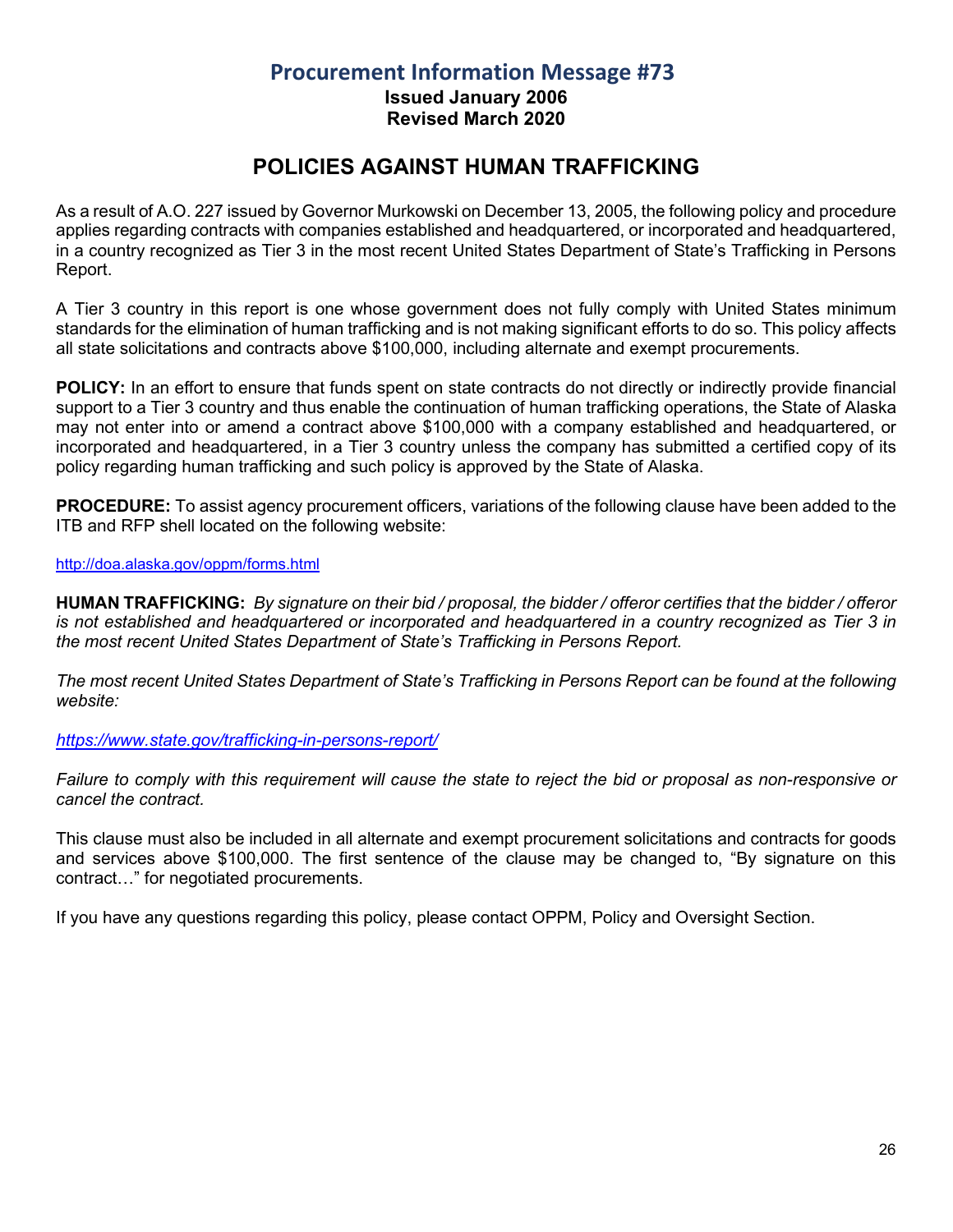**Issued March 2008 Revised November 2021**

#### <span id="page-26-0"></span>**NONDISCLOSURE AND CONFIDENTIALITY OF INFORMATION TECHNOLOGY CONTRACTS**

OPPM has developed a nondisclosure and confidentiality clause that has been included in the ITB and RFP shells located on the following website:

#### <http://doa.alaska.gov/oppm/forms.html>

The following clause must be included in all small, alternate, and exempt procurement contracts, regardless of the dollar amount, when a contractor might have access to confidential information such as the state's technology infrastructure, architecture, financial data, trade secrets, equipment specifications, user lists, passwords, research data, and technology data (operating systems, security tools, IP addresses, etc.).

*Contractor agrees that all confidential information shall be used only for purposes of providing the deliverables and performing the services specified herein and shall not disseminate or allow dissemination of confidential information except as provided for in this section. The contractor shall hold as confidential and will use reasonable care (including both facility physical security and electronic security) to prevent unauthorized access by, storage, disclosure, publication, dissemination to and/or use by third parties of, the confidential information. "Reasonable care" means compliance by the contractor with all applicable federal and state law, including the Social Security Act and HIPAA. The contractor must promptly notify the state in writing if it becomes aware of any storage, disclosure, loss, unauthorized access to or use of the confidential information.*

*Confidential information, as used herein, means any data, files, software, information or materials (whether prepared by the state or its agents or advisors) in oral, electronic, tangible or intangible form and however stored, compiled or memorialized that is classified confidential as defined by State of Alaska classification and categorization guidelines provided by the state to the contractor or a contractor agent or otherwise made available to the contractor or a contractor agent in connection with this contract, or acquired, obtained or learned by the contractor or a contractor agent in the performance of this contract. Examples of confidential information include, but are not limited to: technology infrastructure, architecture, financial data, trade secrets, equipment specifications, user lists, passwords, research data, and technology data (operating systems, security tools, IP addresses, etc.).*

*Additional information that the contractor shall hold as confidential during the performance of services under this contract include: XXXXXXX XXXXXXX*

*XXXXXXX*

*If confidential information is requested to be disclosed by the contractor pursuant to a request received by a third party and such disclosure of the confidential information is required under applicable state or federal law, regulation, governmental or regulatory authority, the contractor may disclose the confidential information after providing the state with written notice of the requested disclosure (to the extent such notice to the state is permitted by applicable law) and giving the state opportunity to review the request. If the contractor receives no objection from the state, it may release the confidential information within 30 days. Notice of the requested disclosure of confidential information by the contractor must be provided to the state within a reasonable time after the contractor's receipt of notice of the requested disclosure and, upon request of the state, shall seek to obtain legal protection from the release of the confidential information.*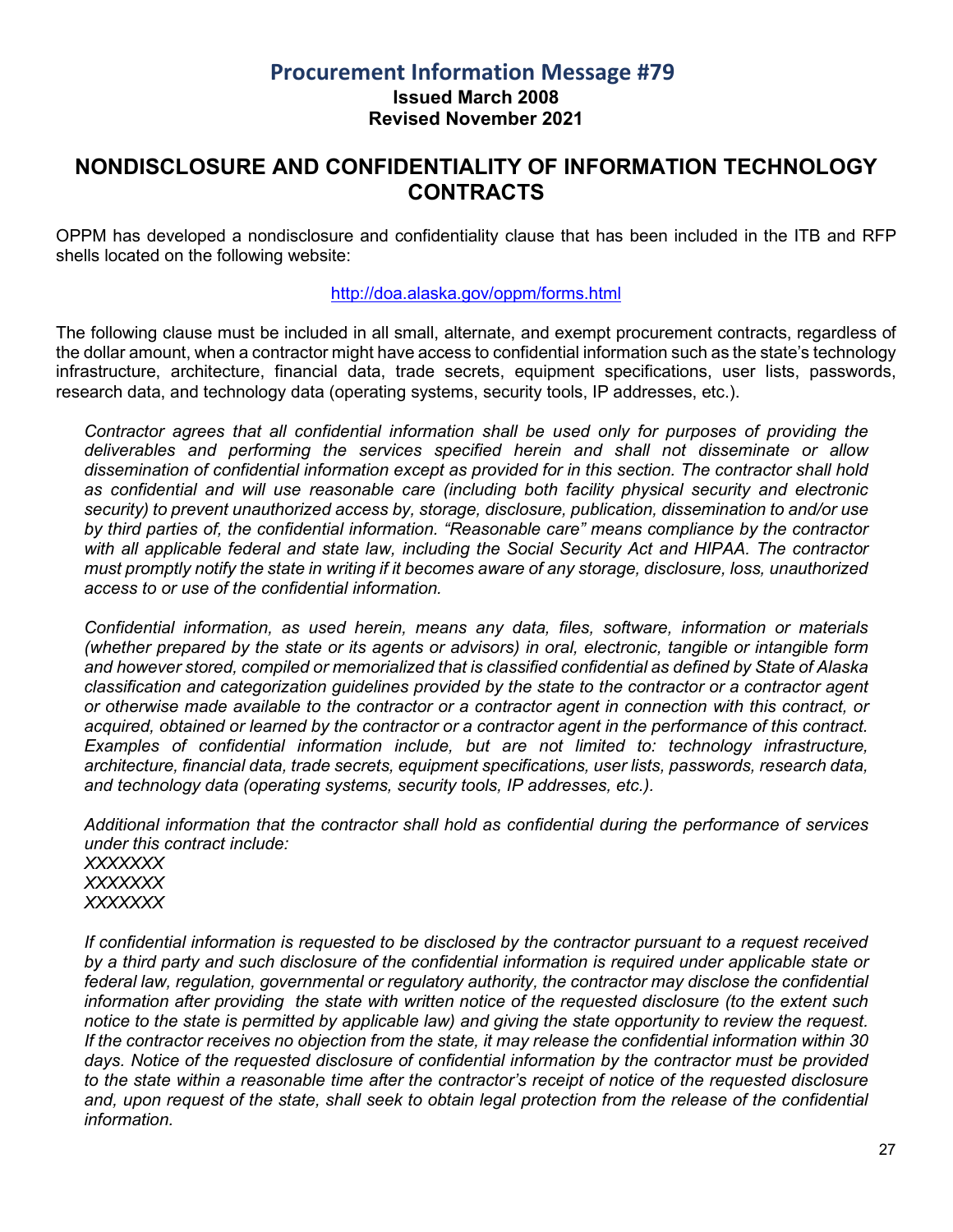*The following information shall not be considered confidential information: information previously known to be public information when received from the other party; information freely available to the general public; information which now is or hereafter becomes publicly known by other than a breach of confidentiality hereof; or information which is disclosed by a party pursuant to subpoena or other legal process and which as a result becomes lawfully obtainable by the general public.*

If you have any questions regarding this message, please contact OPPM, Policy and Oversight Section.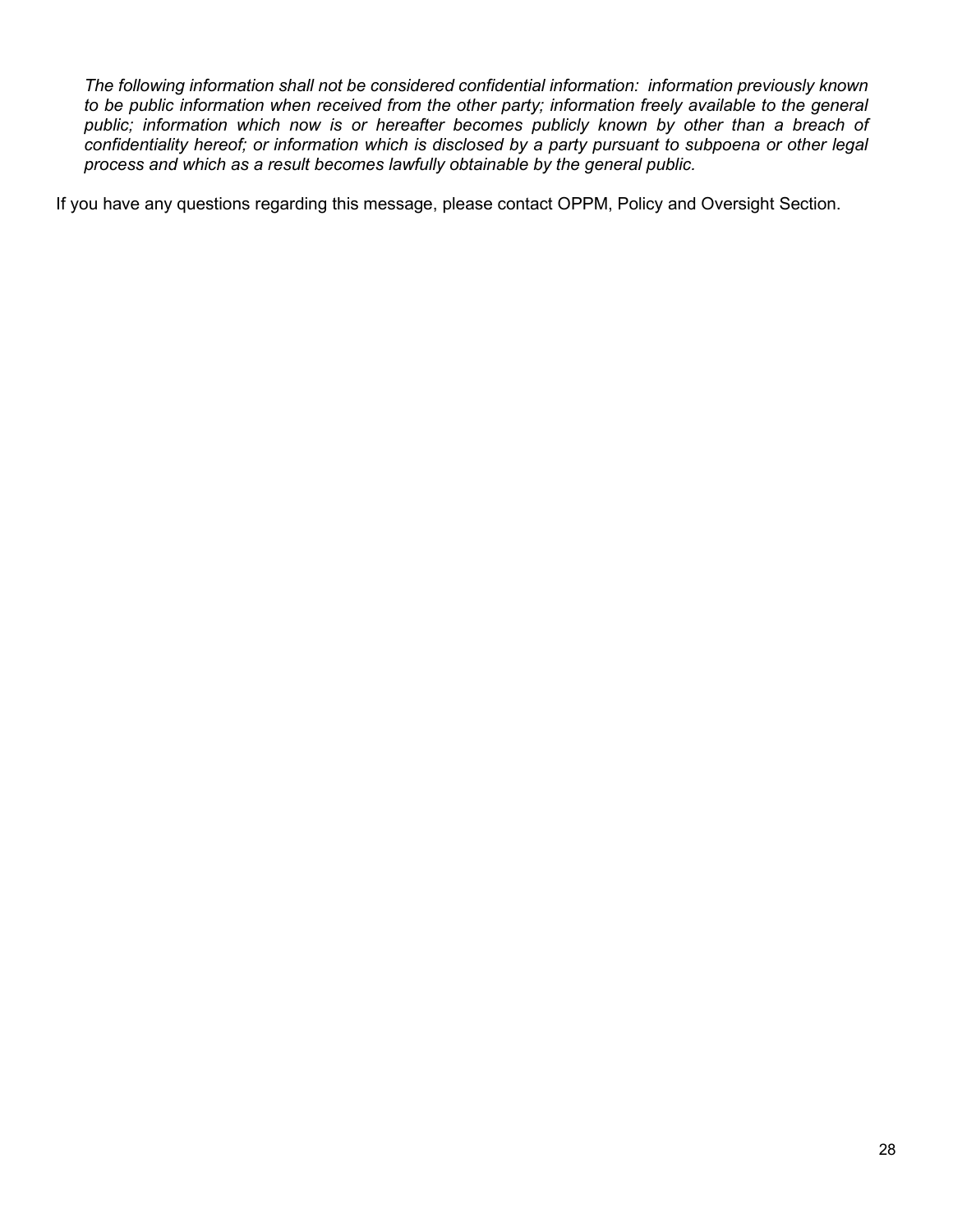## **Procurement Information Message #81 Issued June 2009**

#### **Revised November 2021**

# **STATE EQUIPMENT FLEET**

<span id="page-28-0"></span>The following serves to define the types of vehicles, equipment, and services that fall under the State Equipment Fleet's (SEF) delegation. Per AS 36.30.005(b) all rights, powers, duties, and authority relating to the procurement of SEF equipment or services is delegated to the Department of Transportation and Public Facilities.

The following narrative describes the vehicles, equipment, and services that are included in the SEF inventory:

- 1. On highway vehicles and equipment that require license plates or registration per Alaska statute.
- 2. Vehicles and equipment that require an operator to have a valid driver's license or CDL.
- 3. Off highway equipment that is engine driven, wheeled or tracked, including forklifts.
- 4. All attachments designed for use with, are towed or powered by, or are permanently affixed to vehicles and equipment mentioned above.
- 5. Excludes all snow machines/snowmobiles, single rider ATV's, boats and personal watercraft.
- 6. All vehicle/equipment parts except those expressly mentioned in SEF user agreements 1) as operator maintenance wear parts to set up, repair or maintain the vehicles, or 2) equipment and attachments, as noted above.
- 7. All services for repair, maintenance, and modifications of the above except those expressly mentioned in SEF user agreements. Agencies may not modify any fleet asset without written consent of the district equipment manager or the fleet manager.

Any questions should be directed to the SEF:<https://dot.alaska.gov/sef/>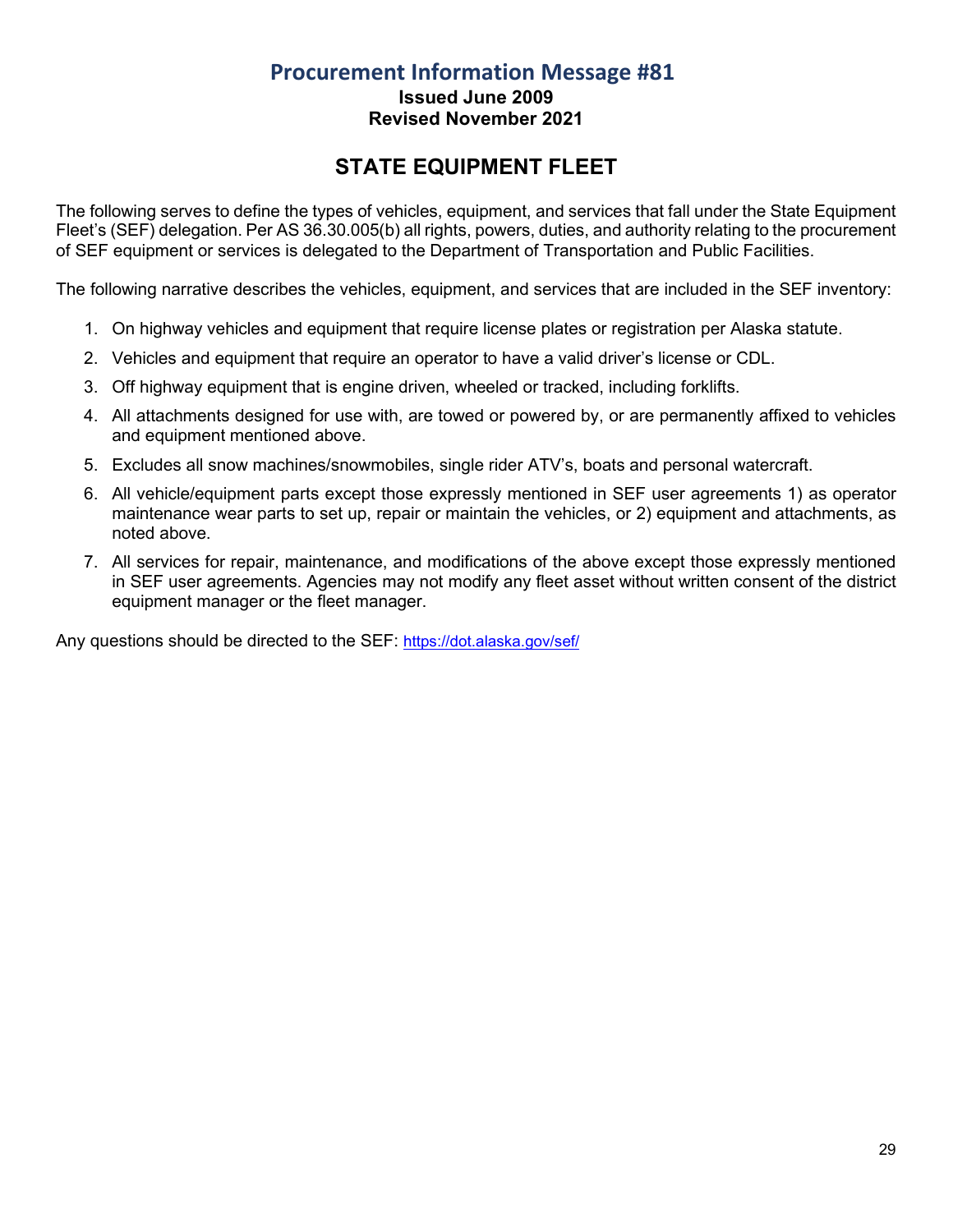## **Procurement Information Message #83 June 2010 Revised November 2021**

## **CONTRACT AMENDMENTS AND RENEWALS**

<span id="page-29-0"></span>This procurement information message is being issued to stress the importance of processing contract amendment and renewal documents in a timely manner.

Amendment documents that are not fully executed by all parties prior to the expiration date of the contract are generally invalid and thus the entire contract is expired. At the expiration of a contract, parties are released of their legal obligations and as such, as a general rule and practice, it is not possible to amend or renew a contract that has expired.

On August 27, 1992, a memorandum was written by the Attorney General's Office to provide advice regarding the timely execution of a particular contract renewal based upon specific and unique facts. It was not intended as establishing a rule or guideline to be used for other contract renewals.

The Contract Administrator should track contract expiration dates, and allow sufficient time to review the contract, develop the written amendment, and obtain all signatures prior to contract expiration.

Prior to contract expiration, the Contract Administrator is responsible for reviewing market conditions and contract pricing. The Contract Administer should also contact the end user(s) to ensure the continued need for the goods or services, confirm availability of funding, and request feedback regarding the contractor's performance.

Options for contract renewal, price adjustments, or other anticipated contract amendments, that were included in the solicitation and the original contract should be processed in accordance 2 AAC 12.475. All other contract amendments should be processed in accordance with 2 AAC 12.485.

All month-to-month extension of contracts must be finalized in writing prior to the expiration of the contract. The total cumulative dollar amount of each month-to-month extension must not exceed the unanticipated amendment limitations stated in AAM 81.700.

Contract amendment forms should clearly indicate the contract terms and conditions that will be affected by the amendment.

For example: A contract amendment may address one or more of the following:

- Any change to the contract period of performance.
- Any change in the dollar amount of the contract.
- The total amended dollar amount of the contract.
- Changes to any other specific contract terms and conditions.

All contracts and contract amendments must be documented using the correct forms (See PIM 94 for more information). All contract and contract amendment documents and forms are available for download on the OPPM website:

<http://doa.alaska.gov/oppm/forms.html>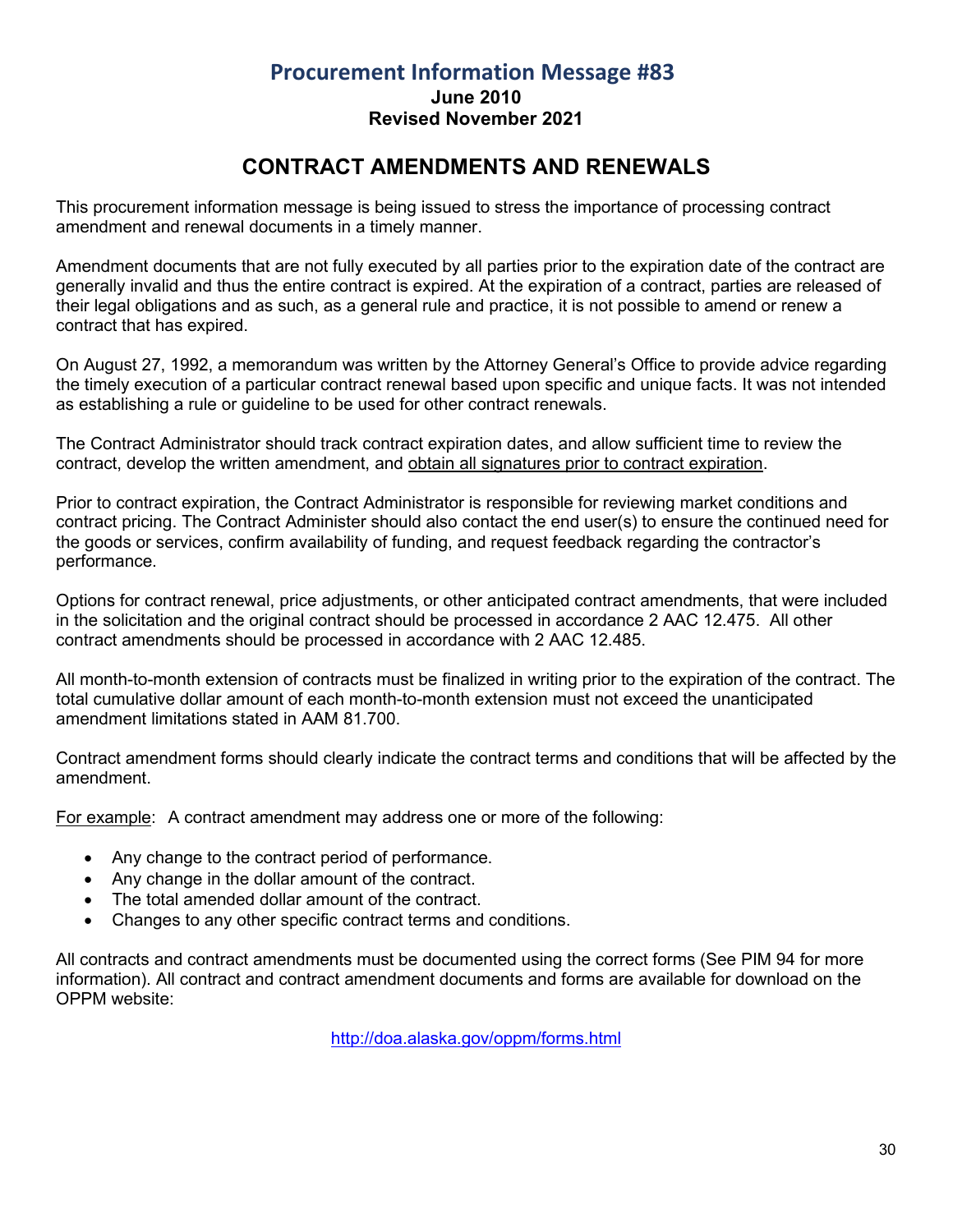## **Procurement Information Message #85 September 2010**

## <span id="page-30-0"></span>**PUBLIC PROCUREMENT PREFERENCE FOR ALASKA VETERAN-OWNED BUSINESS**

This message is to advise all agencies that as of September 4, 2010, implementation of the Alaska veterans' preference will begin. The passage of HB24 amended the State Procurement Code to provide an Alaska veterans' preference for those qualifying under AS 36.30.170(b) as an Alaska bidder and meeting the requirements as a qualifying entity.

AS 36.30 is amended by adding a *new section* to read;

Sec. 36.30.175 Alaska veterans' preference.

- (a) Notwithstanding a provision in AS 36.30.170 to the contrary, if a bidder qualifies under AS 36.30.170(b) as an Alaska bidder and is a qualifying entity, a five percent bid preference shall be applied to the bid price. The preference may not exceed \$5,000. In this subsection, "qualifying entity" means a
	- (1) sole proprietorship owned by an Alaska veteran;
	- (2) partnership under AS 32.06 or AS 32.11 if a majority of the partners are Alaska veterans;
	- (3) limited liability company organized under AS 10.50 if a majority of the members are Alaska veterans; or
	- (4) corporation that is wholly owned by individuals and a majority of the individuals are Alaska veterans.
- (b) A preference under this section is in addition to any other preference for which the bidder qualifies.
- (c) To qualify for a preference under this section, a bidder must add value by the bidder itself actually performing, controlling, managing and supervising a significant part of the services provided, or the bidder must have sold supplies of the general nature solicited to other state agencies, governments, or the general public.
- (d) In this section, "Alaska veteran" means an individual who is a
	- (1) resident of this state; and
	- (2) veteran; in this paragraph, "veteran" means an individual who
		- (A) served in the
			- (i) armed forces of the United States, including a reserve unit of the United States armed forces; or
			- (ii) Alaska Territorial Guard, the Alaska Army National Guard, the Alaska Air National Guard, or the Alaska Naval Militia; and
		- (B) was separated from service under a condition that was not dishonorable.

The statute does not require verification that a bidder qualifies for the preference. However, the military issues its personnel either a DD Form 214 or a NGB Form 22 discharge certificate when they separate from service. The discharge certificates include the discharge status. Agencies may choose to request a copy of either form if they believe it necessary to verify qualification under AS 36.30.175(d). Questions about discharge certification can be directed to the Office of Veterans Affairs at (907) 428-6016.

These changes take effect September 4, 2010. Please assist us by notifying your procurement staff of this important statutory change.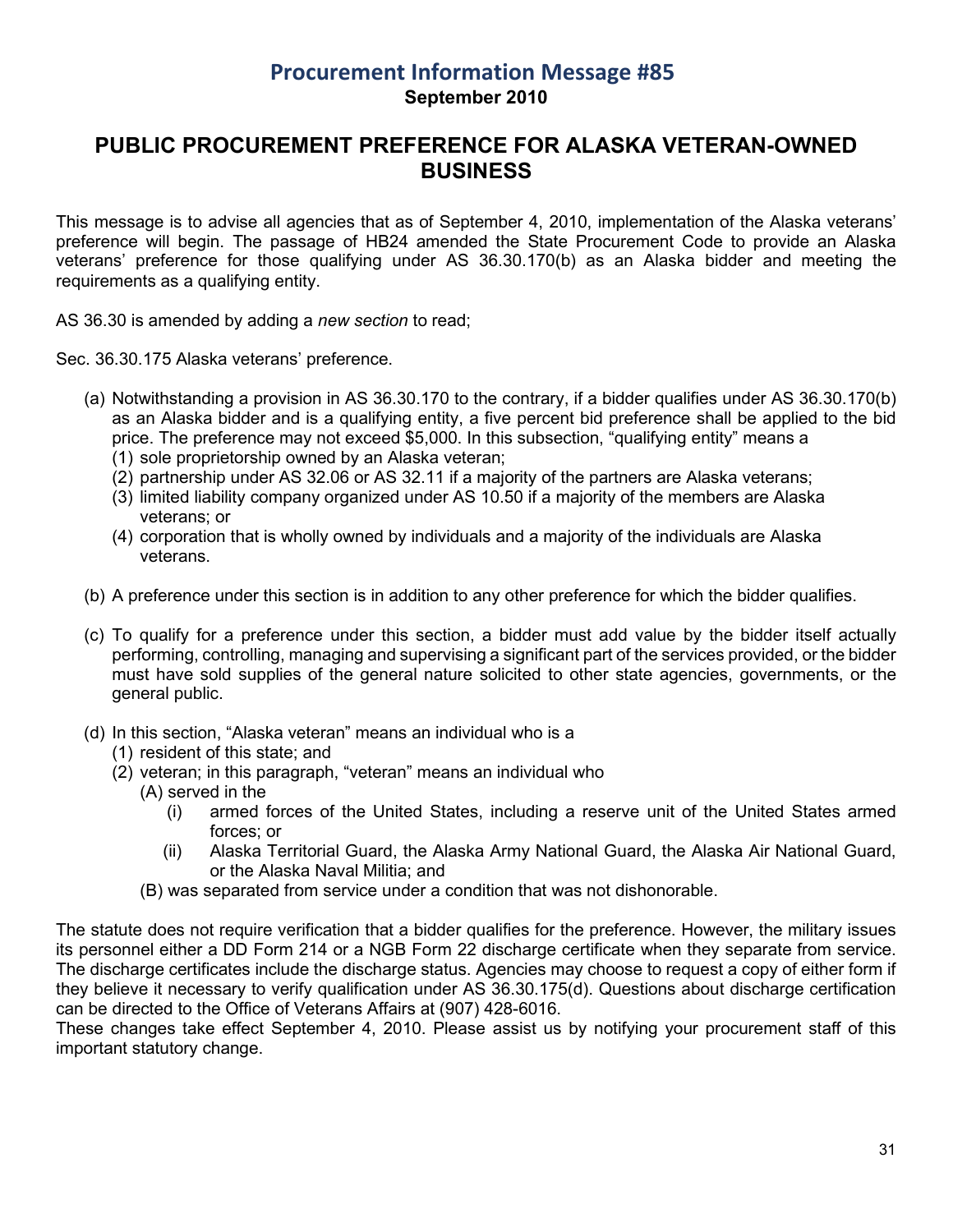#### **Procurement Information Message #86 September 2010 Revised November 2021**

## <span id="page-31-0"></span>**FEDERALLY DEBARRED/SUSPENDED VENDORS (EXCLUDED PARTIES LIST SYSTEM)**

Federal Acquisition Regulation (FAR) 9.4 requires state agencies to refer to the Excluded Parties List System (EPLS) when procurement projects are funded with federal funds and, make a determination as to whether federal policies on this matter apply to the project. State agencies are responsible for spending federal funds appropriately according to grant-specific guidelines and regulations and for ensuring that goods/services are not obtained from federally excluded vendors per the SAM Excluded Parties List System (EPLS). SAM has consolidated many capabilities under one umbrella including the EPLS.

ELPS is a web-based system maintained by the federal General Services Administration (GSA). A federal agency can exclude via the debarment or suspension process, any business or individual(s) from receiving contracts or assistance for cause, such as a conviction of or indictment for a criminal or civil offense or a serious failure to perform according to the terms of a contract. The U.S. Department of Labor has extended this provision to state agencies spending federal funds.

Suggested boilerplate language:

#### *FEDERAL DEBARMENT, SUSPENSION, INELIGIBILITY AND VOLUNTARY EXCLUSION*

*Expenditures from this contract may involve federal funds. The U.S. Department of Labor requires all state* agencies that are expending federal funds to have a certification filed in the bid (by the bidder) that they *have not been debarred or suspended from doing business with the federal government. Certification regarding Debarment, Suspension, Ineligibility and Voluntary Exclusion Lower Tier Covered Transactions (Appendix \_ ) must be completed and submitted with your bid.*

Links:

- [SAM website](https://sam.gov/content/home)
- [SAM Exclusion Access](https://sam.gov/content/exclusions)
- FAR Subpart 9.4 Debarment, [Suspension,](https://www.acquisition.gov/far/subpart-9.4) and Ineligibility
- [Federal Debarment](https://aws.state.ak.us/OnlinePublicNotices/Notices/Attachment.aspx?id=114446) Certification Form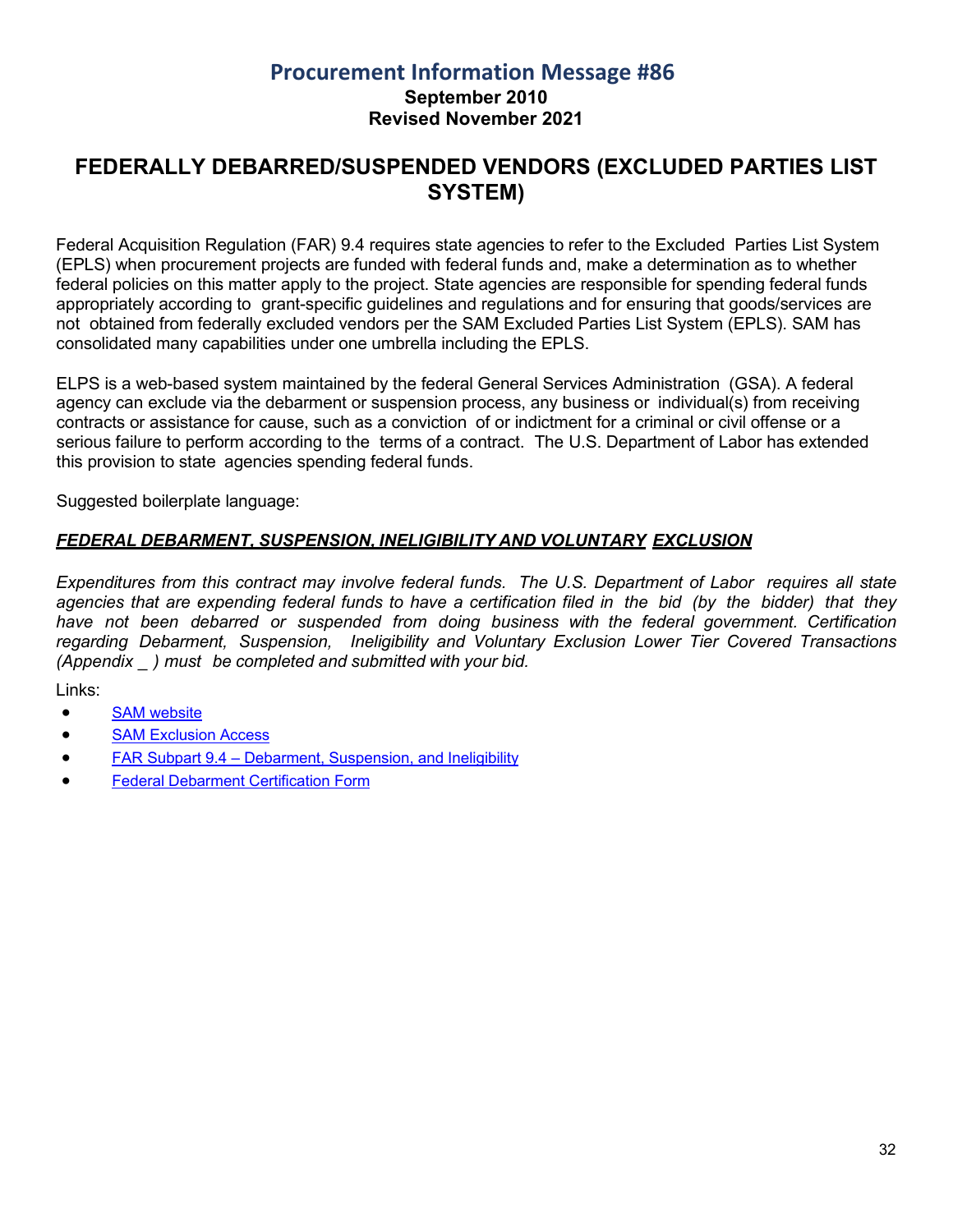**August 2016**

**Revised November 2021**

# **ELECTRONIC APPROVALS**

<span id="page-32-0"></span>OPPM has had questions recently regarding the proper use of electronic approvals on contract documents. The purpose of this Procurement Information Message is to provide guidance for when electronic approval in a contract document is appropriate and when having an executed and signed document is necessary.

#### When Electronic Approval is Appropriate:

When a procurement document is created in or outside of IRIS and an agency is able to approve the necessary steps electronically, it is not necessary to print the document to get a wet signature, only to re-scan the document back into pdf format for the next approver. The electronic approval during this phase of procurement is acceptable.

Examples of this type of approval are:

- Financial coding approval on PO's, DO's, or CT's.
- Director of Admin Services approval on RAP forms
- Purchasing Officer preparer information on RAP forms

#### When a Signature is Required on a Document:

Generally, Contracts and Master Agreements are bilateral agreements and must contain at least one signature from both the authorized State representative and a representative from the awarded contractor, so as to minimize the risk of legal enforceability and disputes with mutuality of agreement. After a Contract or Master Agreement have been created and approved internally, the Procurement Officer will need to ensure the completed document is signed either electronically or with a wet signature by both parties involved (commonly referred to as fully executed) before it can be finalized.

Delivery Orders (DO's) are orders that are tied to a Master Agreement. Because the Master Agreement has been signed by both the State and the contractor and is legally binding, a DO does not require an electronic or wet signature, as it is simply a request for items off a legally binding contract. While it does require internal approvals for financial coding, etc., it is not the actual contract document, so the signature requirement does not apply.

Purchase Orders (PO's) are not directly tied to a legally binding contract. Thus, unlike a DO, PO's are independent procurement documents. A procurement officer must follow the rules in the State Procurement Code (AS 36.30) and Regulations (2 AAC 12) for purchasing items through use of the PO document. The signature on the quote, proposal, or bid so long as it is still within the valid date of the document, is the electronic or wet signature of the contractor. As such, only an electronic or wet signature is required on the PO document from the Purchasing Officer for it to be considered legally binding.

A contract, Master Agreement, or Purchase Order that has been internally approved, but does not contain a signature is not legally binding.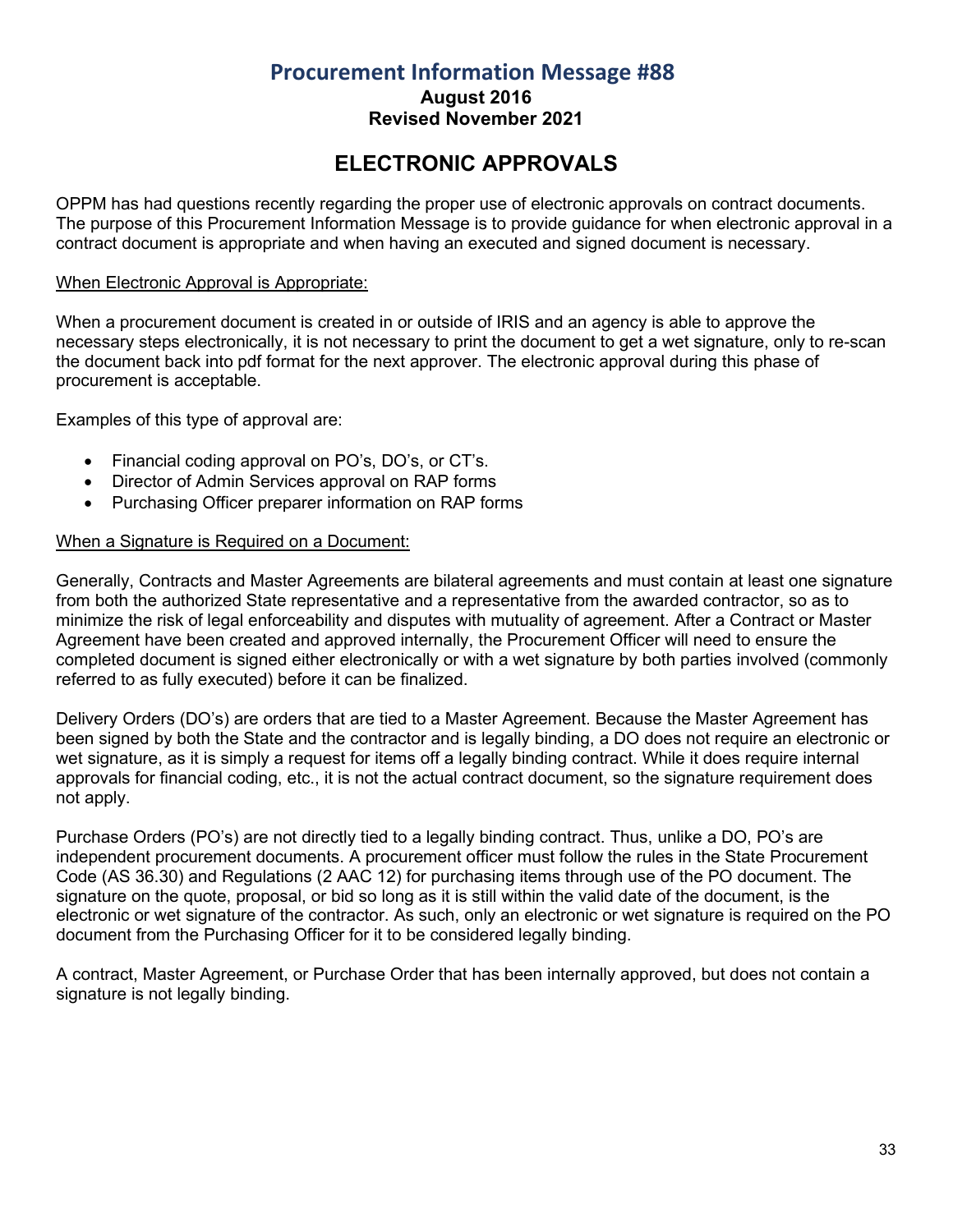## **Procurement Information Message #89 Revised August 2017**

## **CONTRACT CONSIDERATION**

<span id="page-33-0"></span>In order for a contract to be legal, there has to be some form of consideration (something of value) exchanged for the goods or services being provided.

While AS 36.30.850(b) states that the procurement code "applies to every expenditure of state money by the state," the procurement code must be read to cover cases where instead of money some other type of valuable consideration is provided by the state in exchange for a good or service.

Examples of other types of consideration may include:

- Money paid by a customer directly to a contractor as a result of a contract established by the state, such as a collections contract where a percentage of money collected is retained by the collections contractor. Another example is a reservation system contract where a fee is paid directly to the contractor by an end user. These types of arrangements are sometimes also known as revenue contracts where the State is receiving revenue based on the contract it has with a vendor who is performing some kind of function related to government operations.
- Access to information that is valuable to the contractor in exchange for services, i.e., bartering.
- Any other form of bartering, which involves the exchange of goods or services for other goods or services, without the use of money.

In these cases, the potential monetary value of the consideration must be determined and used as the contract amount.

Also note that preferences still apply in these cases *unless* specifically prohibited by a federal funding source.

If you have a question about what constitutes consideration or whether the above applies in a particular case, please contact the OPPM, Policy and Oversight Section.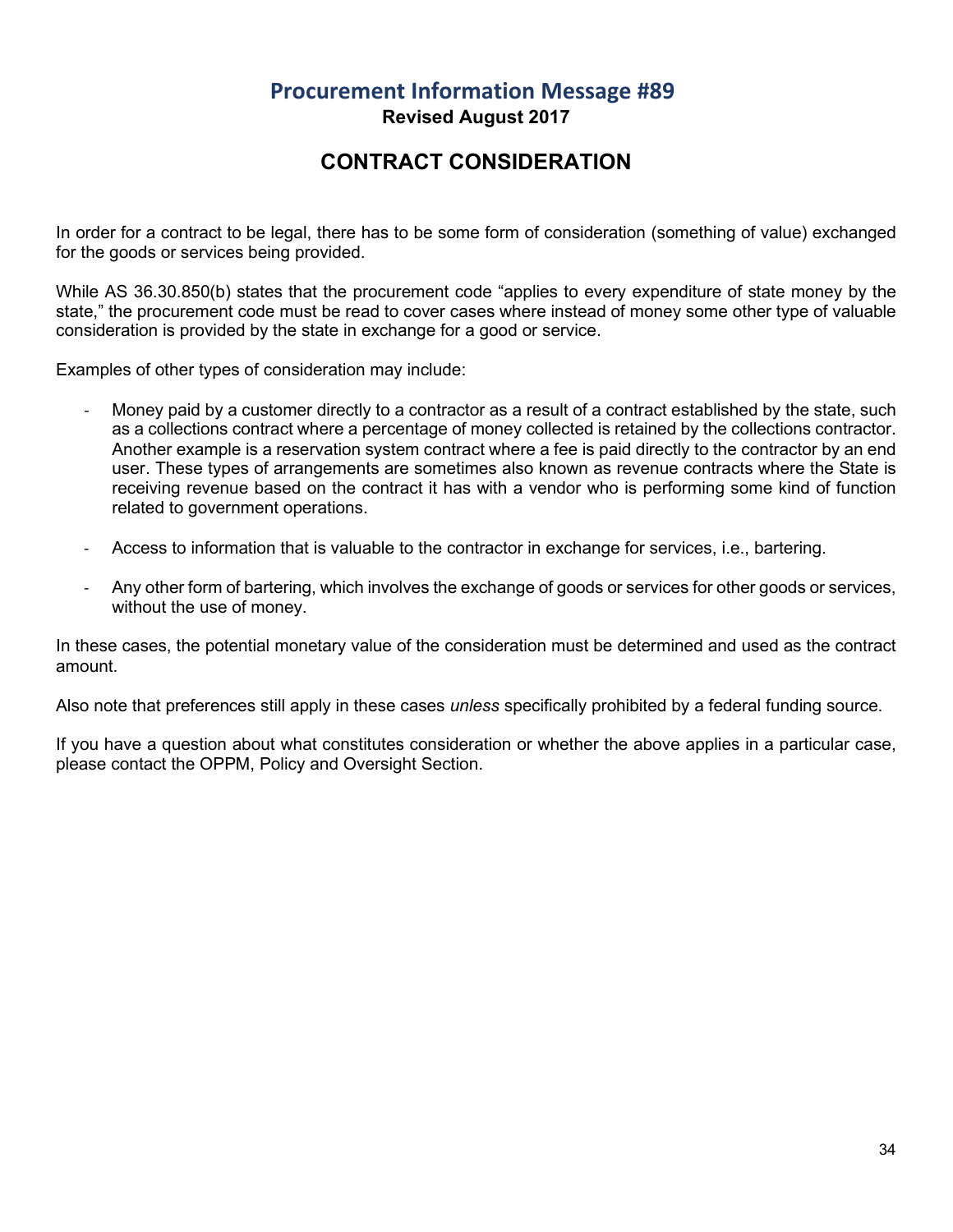## **Procurement Information Message #90 January 2018 Revised January 2022**

## <span id="page-34-0"></span>**THIRD-PARTY SERVICE PROVIDERS & STANDARDS FOR ATTESTATION ENGAGEMENTS (SSAE)**

SSAE is the auditing standard, developed by the American Institute of Certified Public Accountants, for reporting on internal controls at service providers. These providers, hired by another entity to process confidential transactions and data, perform services in the following areas:

• Accounting • Benefits • Billing • Clearing house Cloud-based services Collection Finance Insurance Investment Information technology (IT) Market research Payroll

Agencies should not remove the following language from the Request for Proposals shell (Section 3.11) when obtaining these third-party services:

The contractor must provide, on an annual basis, a Type 2 Statement on Standards for Attestation Engagements (SSAE) **SOC 1, SOC 2, OR SOC 3** report(s). Failure to provide this report may be treated as a material breach and may be a basis for a finding of default.

**Type 2 Statement:** A Type 2 Statement reports on the controls in operation and tests of operating effectiveness of a third-party service provider. Reports are available in three levels referred to as Service Organization Controls.

**Service Organization Controls (SOC):** Is a standardized report that gives service providers a mechanism to deliver insight into the design and operating effectiveness of internal controls relevant to entities.

There are two primary types of the reports:

- A SOC 1 is related to internal controls that impact financial reporting or internal controls of the customers of the service organization.
- A SOC 2 and 3 is related to internal controls that impact system security or availability, processing integrity, confidentiality, or the privacy of customer data.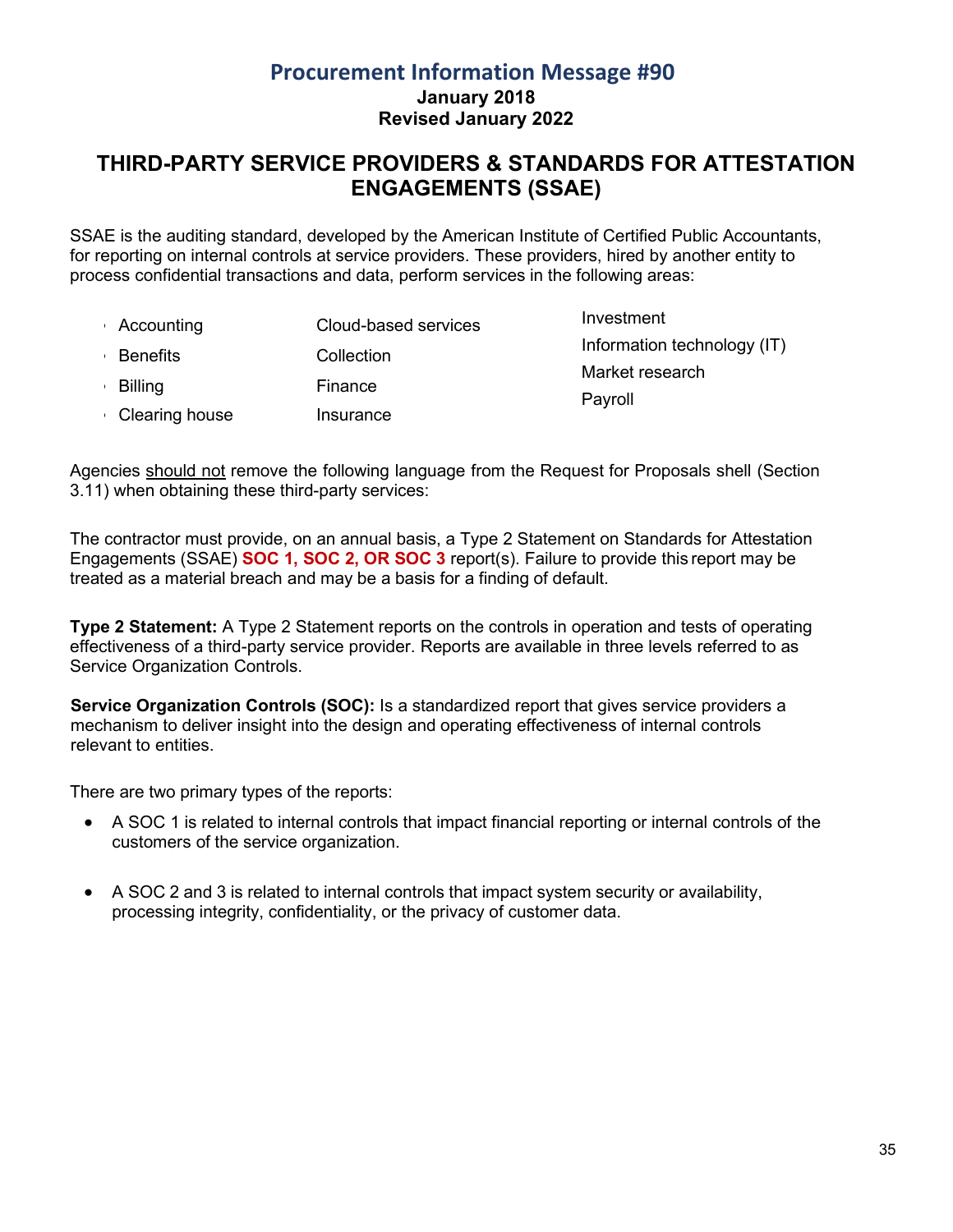| <b>Report Comparison</b> |                                                                                                                                                                        |                                                                            |                                                                                                                                 |  |  |
|--------------------------|------------------------------------------------------------------------------------------------------------------------------------------------------------------------|----------------------------------------------------------------------------|---------------------------------------------------------------------------------------------------------------------------------|--|--|
|                          | Who the users are                                                                                                                                                      | Why                                                                        | What                                                                                                                            |  |  |
| SOC <sub>1</sub>         | Management of the service<br>organization, user entities,<br>and user auditors                                                                                         | Audit of financial<br>statements                                           | Controls<br>relevant to<br>user entity<br>financial<br>reporting                                                                |  |  |
| SOC <sub>2</sub>         | Management of the service<br>organization and user<br>entities<br><b>Regulators</b><br><b>Others</b>                                                                   | Governance, risk, and<br>compliance programs<br>Oversight<br>Due diligence | Concerns<br>regarding a<br>system's<br>security.<br>availability,<br>processing<br>integrity.<br>confidentiality.<br>or privacy |  |  |
| <b>SOC 3</b>             | Any users with need for<br>confidence in the security,<br>availability, processing<br>integrity, confidentiality, or<br>privacy of a service<br>organization's system. | Marketing purposes:<br>detail not needed                                   | Seal and<br>report on<br>controls                                                                                               |  |  |

#### Source: AICPA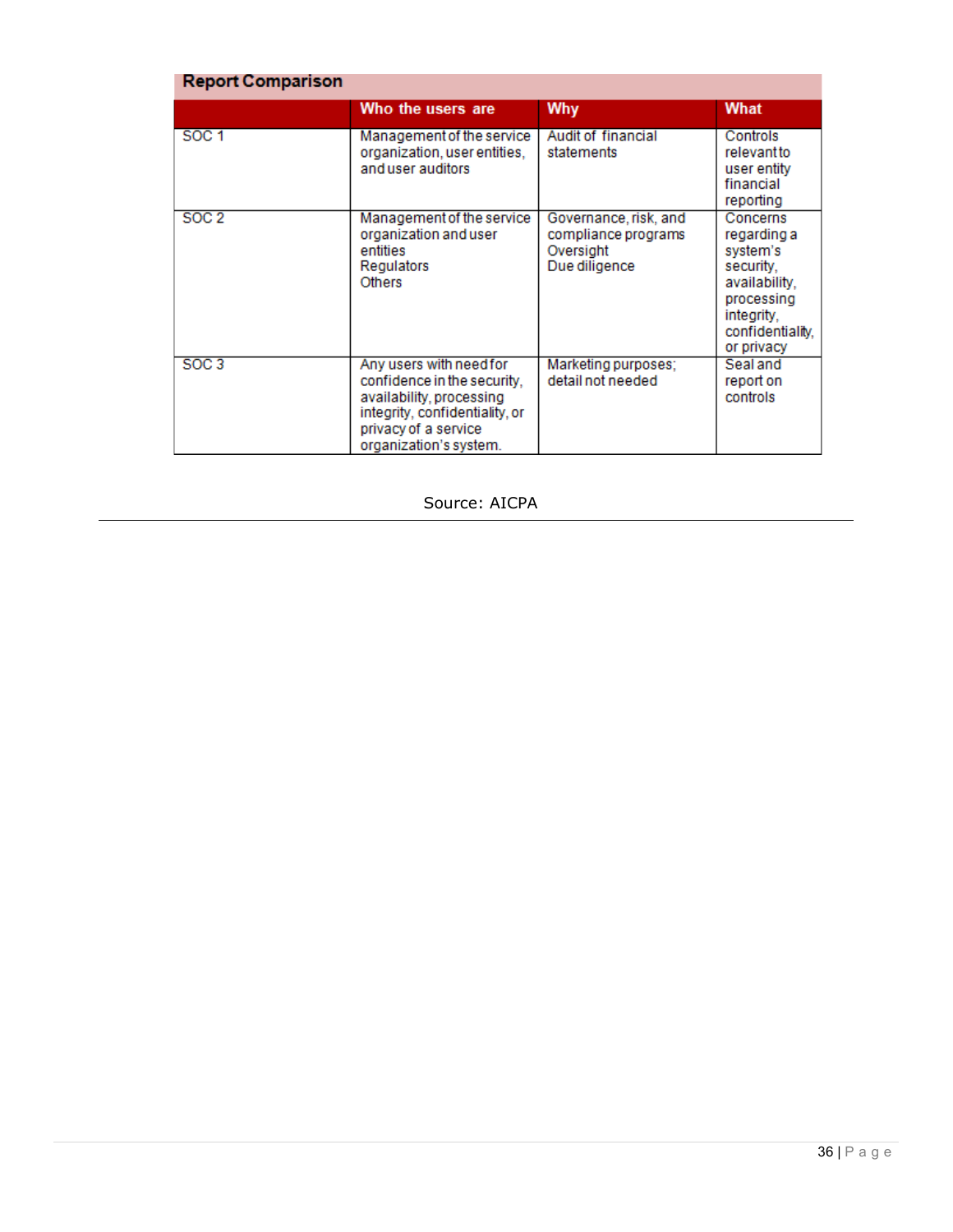**January 2018 Revised November 2021**

## **STATE OF ALASKA AMAZON BUSINESS ACCOUNT**

<span id="page-36-0"></span>Beginning February 1, 2018, in order to leverage total State spend activities and save cost, all work-related purchases made by State of Alaska employees from Amazon must be made under the State of Alaska's Amazon Business account. All employee accounts must be registered to their @alaska.gov email and only use the State of Alaska OneCard as the method of payment.

**The Amazon Business account is not a contract.** All applicable procurement rules and determinations still apply to purchases made from Amazon Business and any item covered by a mandatory statewide contract must still be purchased from that contract.

Amazon Business is very similar to Amazon in how it's used. Additional benefits include:

- Free 5 8 Day Shipping on orders over \$25 fulfilled by Amazon
- Business-specific pricing and quantity discounts on some items
- Enhanced reporting and transparency
- Dedicated Amazon Business Customer Service

Moving all state-related purchases to Amazon Business also serves to clearly separate business and personal purchases. Doing so:

- Avoids violating Amazon Prime's Conditions of Use, which prohibit using personal Prime accounts for commercial purposes.
- Protects Amazon Prime account users' personal purchase history, which is potentially subjectto public records requests if it contains both personal- and business-related purchases.
- Reduces the potential risk of commingling personal and business purchases on the State of Alaska OneCard.
- Maintains tax compliance, when and where applicable.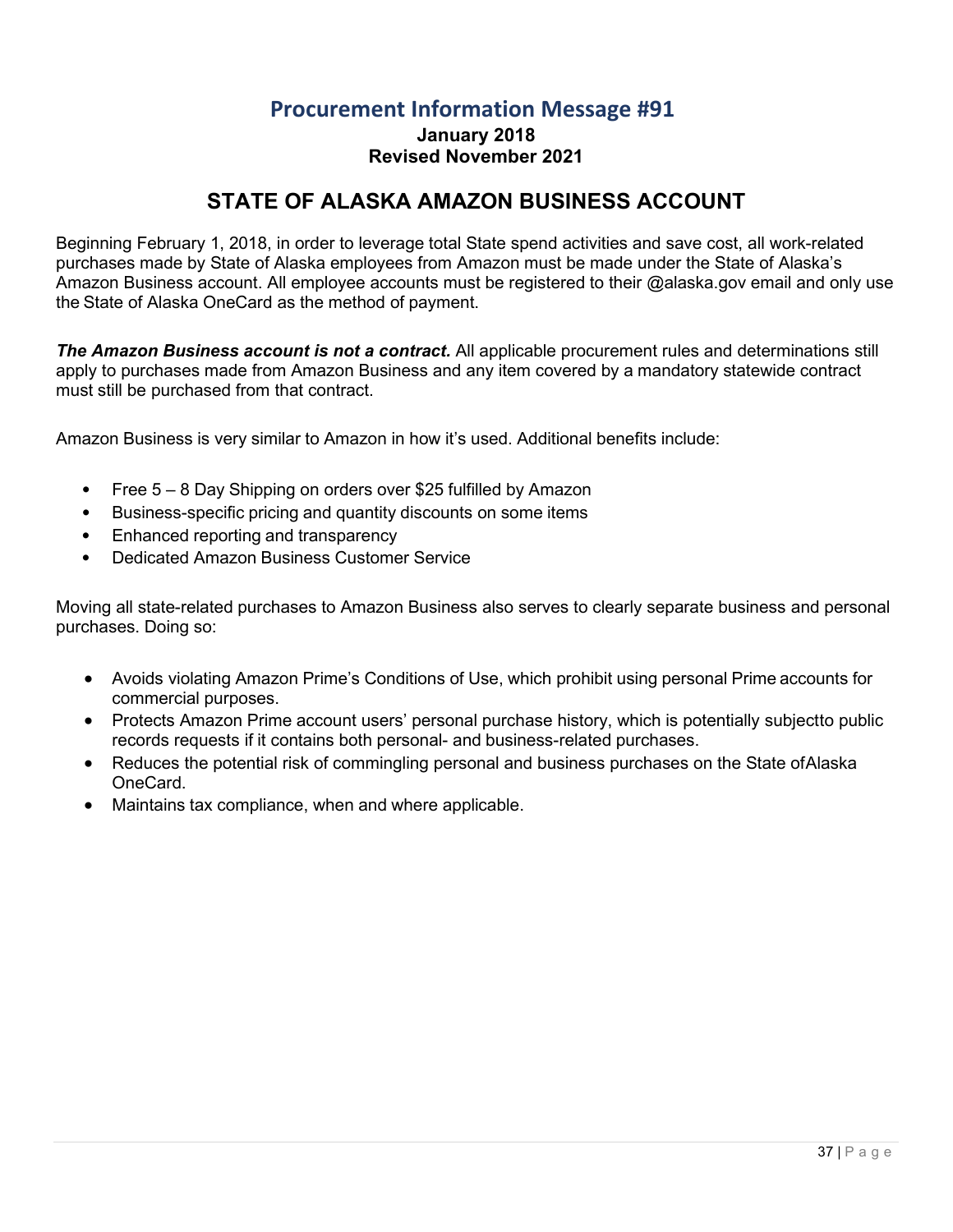## **Procurement Information Message #92 October 2020**

## <span id="page-37-0"></span>**DOCUMENTATION REQUIREMENTS FOR SINGLE SOURCE REQUEST FOR ALTERNATE PROCUREMENTS (RAP'S)**

Public procurement officials have the great responsibility of ensuring that Alaska's procurement process is open, transparent, and fair. Single Source procurements, though authorized, are contrary to full and open competition and presents risk that the State may not receive fair and reasonable pricing due to lack of competition. Single Source procurements therefore should be utilized sparingly and as an exception only.

Effective immediately, all Single Source RAPs that require CPO approval must have supporting documentation to show a good faith effort to conduct market research, find sources of competition and allow our industry partners to provide insights on their capabilities to meet contractual requirements.

As such, in addition to all existing documentation, all future RAPs must also include the following notices, dated within the last 60 days of the RAP being submitted to OPPM:

A Request for Information (RFI), which must be posted to the Alaska Online Public Notice(OPN) for a period no less than 10 calendar days.

At the conclusion of the posting period:

- 1. If only one response to the RFI is received from the vendor already identified as the apparent single source vendor, or no responses received, the Procurement Officer may finalize the Single Source RAP, then include evidence of the posting and the response orlack of responses and submit the package for normal processing.
- 2. If multiple responses to the RFI are received from interested parties, the Procurement Officer shall conclude that potential competition exists, and competitive solicitation must occur. If multiple responses to the RFI are received and the procurement officer still considers the Single Source method to be the correct approach, please contact OPPM to discuss.

A template for the RFI may be found in the list of *Purchasing Documents and Forms,* located at thisweb link: <http://doa.alaska.gov/oppm/forms.html> .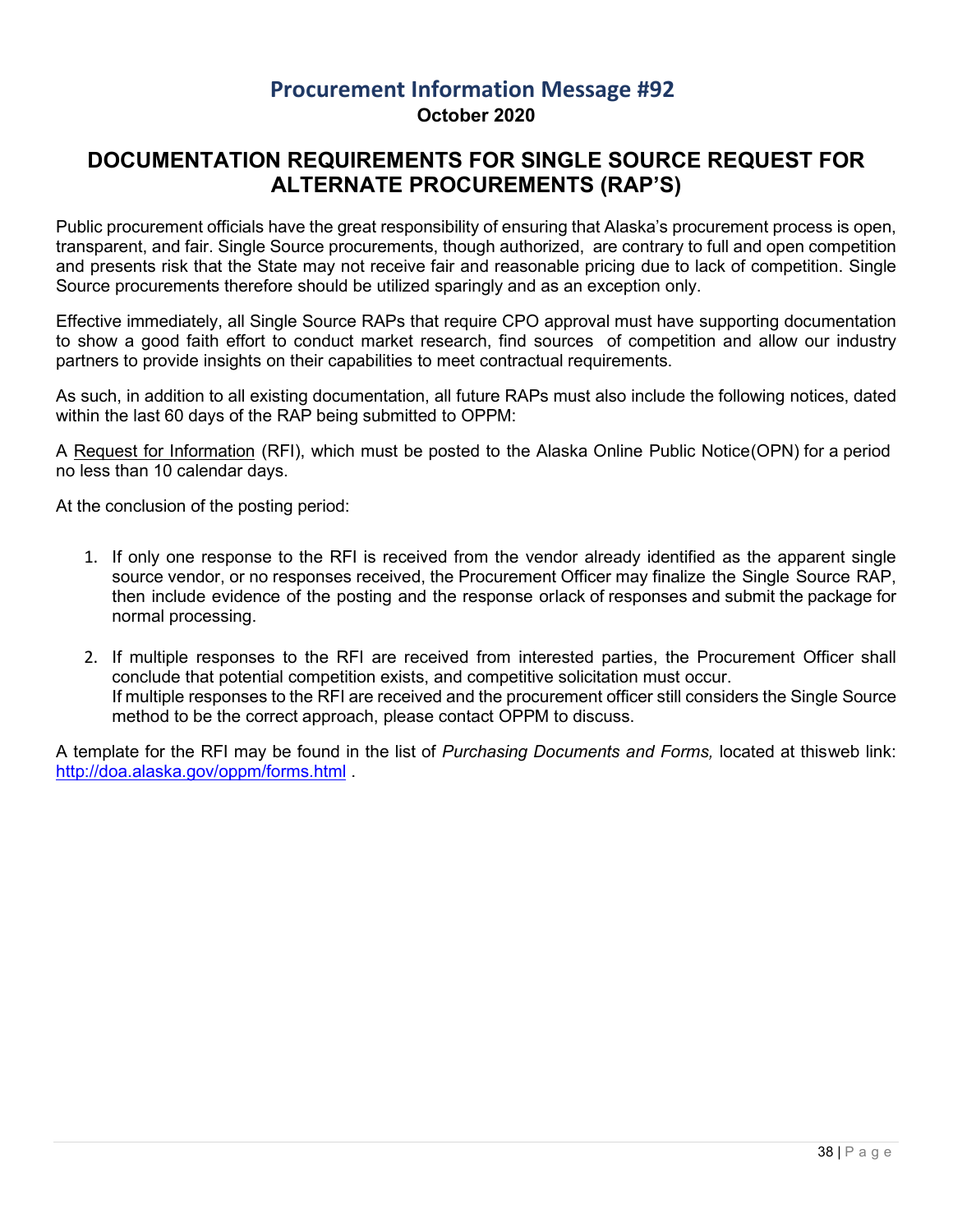#### **Procurement Information Message #93 November 2021**

#### <span id="page-38-0"></span>**CLARIFICATION ON USE OF REQUEST FOR ALTERNATE PROCUREMENTS (RAP'S)**

Use of a Request for Alternative Procurement shall be considered as the exception to the rule and is not accepted as the preferred method of procurement.

As stated in AS 36.30.100 (a), except as otherwise provided in this chapter, or unless specifically exempted by law, an agency contract shall be awarded by competitive sealed bidding. And again, in AS 36.30.200 (a), except as otherwise provided in this chapter, or unless specifically exempted by law, an agency contract shall be awarded by competitive sealed proposals if it is not awarded by competitive sealed bidding.

#### **Single Source:**

A Single Source RAP shall only be considered if one of the preferred methods of procurement has been tried and was unsuccessful, or a Request for Information is posted on the State of Alaska, Online Public Notice website for a length of at least 10 days with one or fewer response received (See PIM #92). Then the request may only be approved when the chief procurement officer determines that the facts submitted by the requestor clearly show:

- 1. It is not practicable to award a contract by competitive sealed bidding under AS.36.30.100, competitive sealed proposals under AS 36.30.200, or limited competition under AS 36.30.305; and,
- 2. Award of the contract under this section is in the state's best interest.

#### **Unanticipated Amendment Exception:**

An Unanticipated Amendment Exception (UAE) RAP shall only be considered for approval if the requestor can clearly explain how the requested amendment was truly unanticipated at time of contract award, or contract renewal. Then the request may only be approved when the Chief Procurement Officer determines that the facts submitted by the requestor clearly show:

- 1. The requested amendment is an unforeseen circumstance which occurred as work progressed,
- 2. It was unforeseen at the time the contract was established or renewed, and in no way an attempt to evade procurement requirements.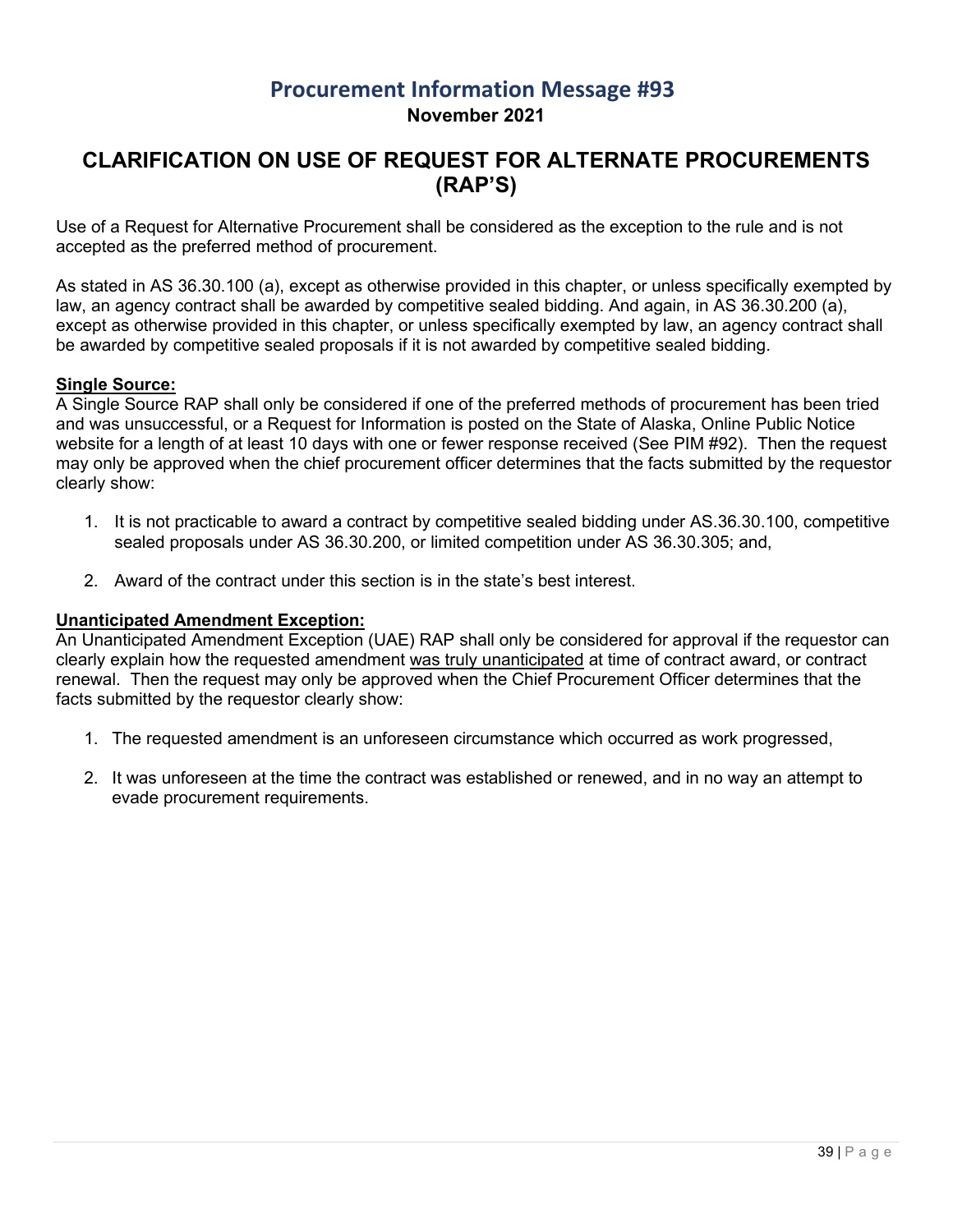#### **Procurement Information Message #94 November 2021 Revised February 2022**

## **BILATERAL VS. UNILATERAL CONTRACT AMENDMENTS**

<span id="page-39-0"></span>OPPM has recently noticed confusion by procurement staff on the correct usage of the bilateral and unilateral contract amendment forms. The purpose of this procurement information message is to provide guidance for determining when to use a bilateral contract amendment, and when to use the unilateral amendment forms.

#### Bilateral contract:

A bilateral contract is a legally enforceable agreement that is fully executed by both parties, evidenced by signature(s) from each party with appropriate signature authority to bind the party and where each agrees to fulfill their side of the bargain. Typically, equal consideration or obligation is present.

An example of a bilateral contract is a sales agreement. A car buyer may agree to pay the seller a certain amount of money in exchange for the title to the car. The seller agrees to deliver the car title in exchange for the specified sale amount. ... **Business contracts are almost always bilateral.**

#### Unilateral contract:

Unlike the more common bilateral contract – is a type of agreement where one party (sometimes called the offeror) makes an offer to a person, organization, or the public.

#### A unilateral contract is a contract created by an offer that can only be accepted by performance. **In this type of contract, the offeror is the only party with a contractual obligation. The offeree has no legal obligation to the contract.**

A unilateral contract is a contract agreement in which an offeror promises to pay after the occurrence of a specified act. Acceptance of a unilateral contract happens when the offeree performs their part of the contract. When the offeree completes performance, the offeror must abide by the contract, usually by paying money for completion of the act. The only way to accept a unilateral contract is by completion of the task.

#### Can a bilateral contract be unilaterally amended?

The general principle is that a contract is agreed to by both parties for the terms that are provided for at the time of its execution; therefore, it **is not possible for one party to unilaterally modify the terms of a bilateral contract.**

However, there is one exception to this principle with State contracting which is, if both parties agree and sign on the original contract document that there will be a certain number of renewal options at a certain cost each year, which may be utilized at the sole discretion of the State, a unilateral contract amendment may be used for these renewals, **if** there are no other changes to the original signed contract document. This type of unilateral contract amendment must be signed by the State Contracting Officer in order to be legally executed.

If however, there are **any changes of any kind from the original signed contract document**, i.e., in renewal dollar amount, scope, or any other term and condition, a bilateral contract amendment **must** be used for the renewal of the contract, even if the original contract document states renewals are at the sole discretion of the State.